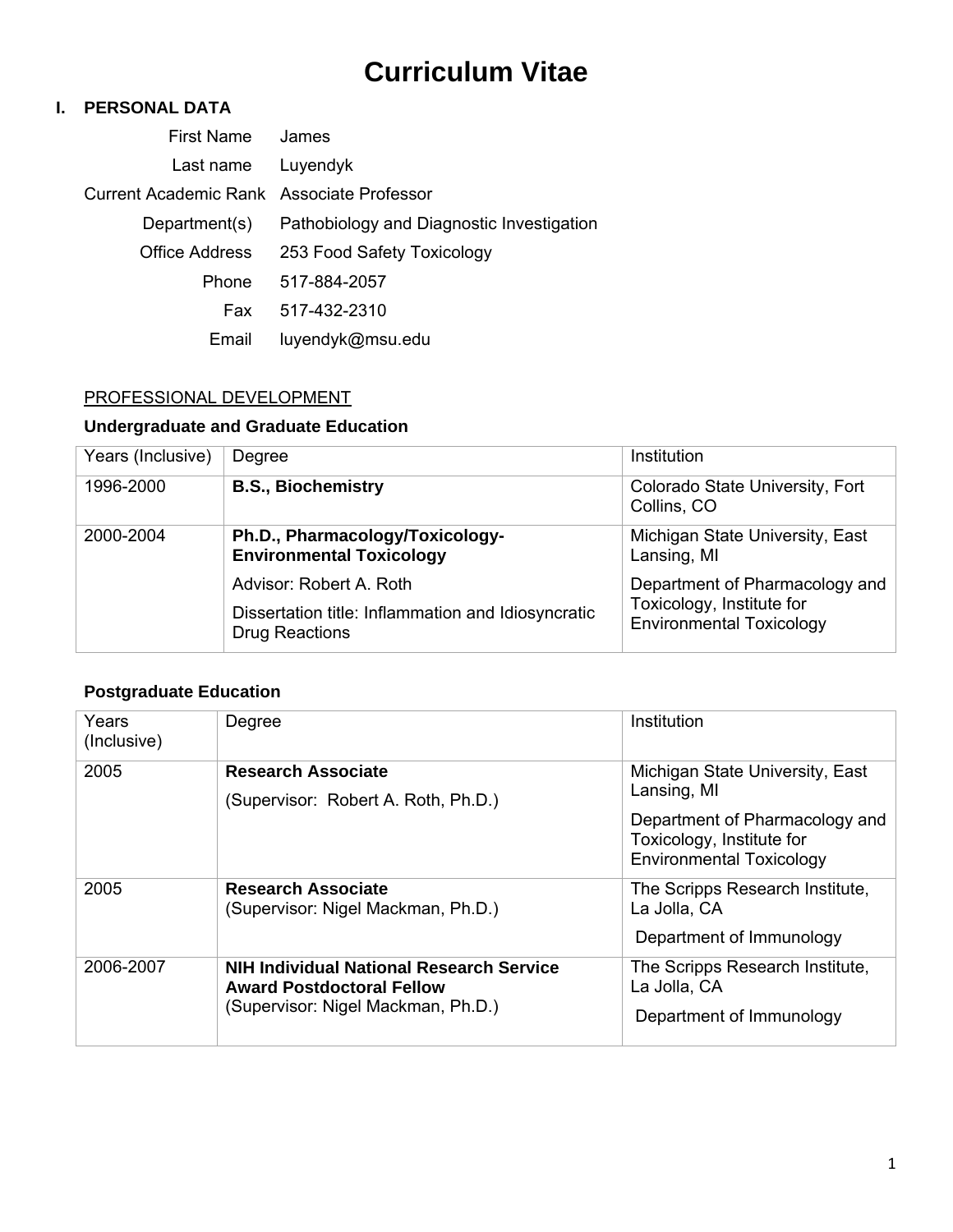# **Academic and Professional Appointments and Activities**

| Month and Year | <b>Position</b>            | Institution                                                       |
|----------------|----------------------------|-------------------------------------------------------------------|
| 07/07-2/12     | <b>Assistant Professor</b> | University of Kansas Medical<br>Center, Kansas City, KS           |
|                |                            | Department of Pharmacology,<br><b>Toxicology and Therapeutics</b> |
| 03/12-present  | <b>Associate Professor</b> | Michigan State University, East<br>Lansing, MI                    |
|                |                            | Department of Pathobiology and<br>Diagnostic Investigation        |

### **Professional Societies and Affiliations**

| Date                    | Organization (including offices held)                          |
|-------------------------|----------------------------------------------------------------|
| 2001-2005, 2012-present | <b>Michigan Regional Chapter, Society of Toxicology</b>        |
|                         | Offices held:                                                  |
|                         | Councilor 2013-2015                                            |
| 2010-present            | American Society for Investigative Pathology, Regular Member   |
| 2008-present            | <b>American Heart Association, Premium Professional Member</b> |
| 2001-present            | Society of Toxicology, Associate Member                        |
| 2008-2012               | <b>Central States Regional Chapter, Society of Toxicology</b>  |
|                         | Offices held:                                                  |
|                         | 2009-2011<br>Councilor                                         |
| 2007-2012               | <b>University of Kansas Medical Center Cancer Center</b>       |
| 2007-present            | University of Kansas Medical Center Liver Center               |
| 2009-2010               | Sigma Xi                                                       |
|                         | Offices held:                                                  |
|                         | 2009-2010<br>President, KUMC Chapter                           |

# **Honors and Awards (honorary societies, research awards, teaching and other awards)**

| Year | Award                                                                                                                 |
|------|-----------------------------------------------------------------------------------------------------------------------|
| 2000 | <b>College Award, Undergraduate Research and Creativity</b><br>Symposium, Colorado State University, Fort Collins, CO |
| 2002 | Victor A. Drill Award, Midwest Regional Chapter of the Society of<br>Toxicology                                       |
| 2002 | Best Poster Presentation, Phi Zeta Research Day, Michigan State<br>University, East Lansing, MI                       |
| 2003 | Barnett Rosenberg Fellowship in Biological Sciences, Michigan<br>State University, East Lansing MI                    |
| 2003 | <b>Best Poster Presentation, Michigan Regional Chapter of the</b><br>Society of Toxicology                            |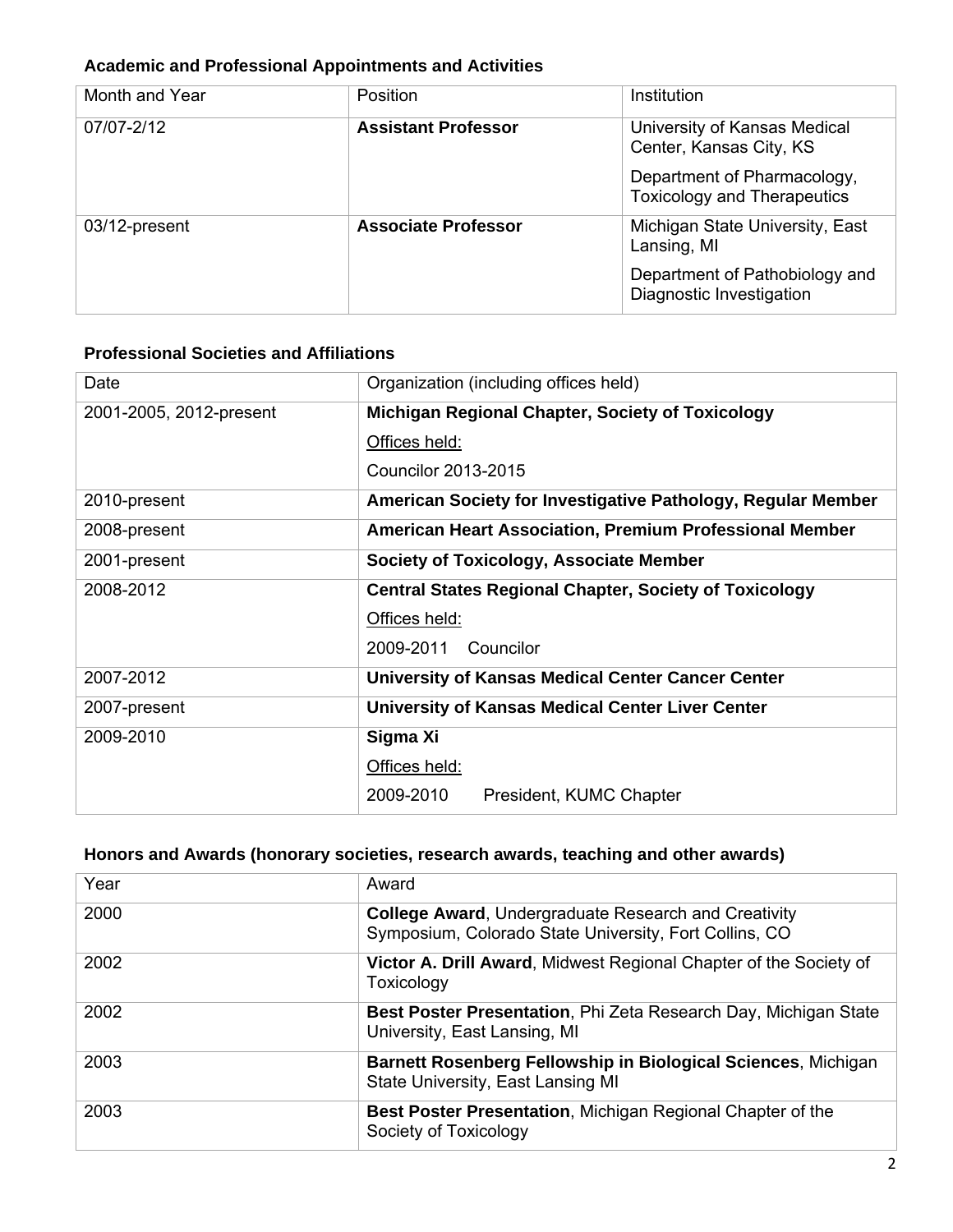| 2004 | Novartis Graduate Student Fellowship, Society of Toxicology                                                       |
|------|-------------------------------------------------------------------------------------------------------------------|
| 2004 | Best Paper Award, Toxicology Division of American Society of<br>Pharmacology and Experimental Therapeutics        |
| 2004 | <b>Best Poster Presentation, Michigan Regional Chapter of the</b><br>Society of Toxicology                        |
| 2007 | Young Investigator Travel Award, Thrombosis and Vascular<br>Biology Annual Conference, American Heart Association |
| 2007 | <b>Merck Mechanisms Post-doctoral Award, Mechanisms Specialty</b><br>Section, Society of Toxicology               |
| 2009 | <b>Faculty Travel Award, University of Kansas Medical Center,</b><br>Kansas City, KS                              |
| 2010 | <b>Faculty Scholar Award, Kansas IDeA Network of Biomedical</b><br><b>Research Excellence</b>                     |

# 1. Instruction:

| Academic |                                               |                                                            |                             | Instruction    |           | <b>Student</b>  |  |
|----------|-----------------------------------------------|------------------------------------------------------------|-----------------------------|----------------|-----------|-----------------|--|
| Year     | Course                                        | Title                                                      | <b>Type</b>                 | Hours          | <b>No</b> | <b>Type</b>     |  |
| 2008     | <b>PTOX 887</b>                               | Toxicologic<br>Pathology (NF-<br>kappaB Signaling)         | <b>Didactic</b><br>lectures | $\overline{2}$ | 8         | Graduate        |  |
| 2008     | <b>PTOX 887</b>                               | Toxicologic<br>Pathology<br>(Inflammatory Liver<br>Injury) | <b>Didactic</b><br>lectures | $\overline{2}$ | 8         | Graduate        |  |
| 2009     | <b>PTOX 918</b>                               | Toxicology<br>(Skin/Radiation)                             | <b>Didactic</b><br>lectures | $\overline{2}$ | 17        | Graduate        |  |
| 2009     | <b>PTOX 918</b>                               | Toxicology (Kidney)                                        | <b>Didactic</b><br>lectures | $\overline{2}$ | 17        | Graduate        |  |
| 2010     | <b>GSMC 855,</b><br><b>IGPBS</b>              | <b>Cell Communication</b><br>(Enzyme-coupled<br>Receptors) | <b>Didactic</b><br>lectures | $\overline{4}$ | 21        |                 |  |
| 2010     | Integration<br>and<br>Consolidation<br>Module | Histamine/Serotonin                                        | <b>Didactic</b><br>Lectures | 1              | ~175      | MS <sub>2</sub> |  |
| 2010     | Integration<br>and<br>Consolidation<br>Module | Prost/Leuk/NSAIDs                                          | <b>Didactic</b><br>Lectures | 1              | ~175      | MS <sub>2</sub> |  |
| 2010     | Integration<br>and                            | Asthma                                                     | <b>Didactic</b>             | 1              | ~175      | MS <sub>2</sub> |  |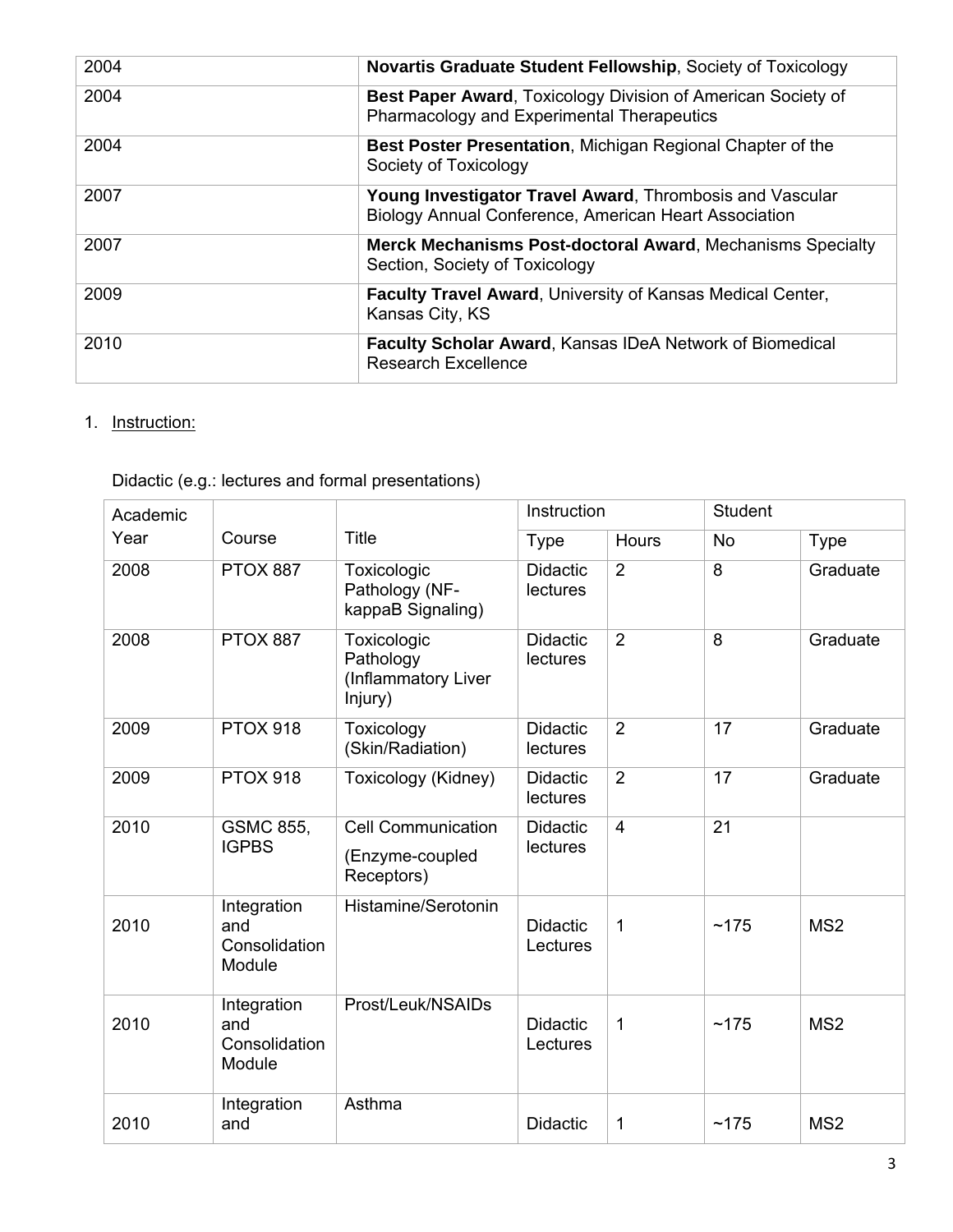|      | Consolidation<br>Module                       |                                                            | Lectures                    |                |      |                 |
|------|-----------------------------------------------|------------------------------------------------------------|-----------------------------|----------------|------|-----------------|
| 2010 | Integration<br>and<br>Consolidation           | <b>Arthritis</b>                                           | <b>Didactic</b><br>Lectures | $\mathbf{1}$   | ~175 | MS <sub>2</sub> |
| 2010 | Integration<br>and<br>Consolidation<br>Module | Allergies/Migraine                                         | <b>Didactic</b><br>Lectures | $\mathbf 1$    | ~175 | MS <sub>2</sub> |
| 2010 | Integration<br>and<br>Consolidation<br>Module | <b>GI Drugs</b>                                            | <b>Didactic</b><br>Lectures | $\mathbf 1$    | ~175 | MS <sub>2</sub> |
| 2010 | <b>PTOX 887</b>                               | Toxicologic<br>Pathology (NF-<br>kappaB Signaling)         | <b>Didactic</b><br>lectures | $\overline{2}$ | 8    | Graduate        |
| 2010 | <b>PTOX 887</b>                               | Toxicologic<br>Pathology<br>(Inflammatory Liver<br>Injury) | <b>Didactic</b><br>lectures | $\overline{2}$ | 8    | Graduate        |
| 2011 | GSMC 854,<br><b>IGPBS</b>                     | <b>Cell Communication</b><br>(Enzyme-coupled<br>Receptors) | <b>Didactic</b><br>lectures | $\overline{4}$ | 21   |                 |
| 2011 | Integration<br>and<br>Consolidation<br>Module | Histamine/Serotonin                                        | <b>Didactic</b><br>Lectures | 1              | ~175 | MS <sub>2</sub> |
| 2011 | Integration<br>and<br>Consolidation<br>Module | Prost/Leuk/NSAIDs                                          | Didactic<br>Lectures        | 1              | ~175 | MS <sub>2</sub> |
| 2011 | Integration<br>and<br>Consolidation<br>Module | Asthma                                                     | <b>Didactic</b><br>Lectures | 1              | ~175 | MS <sub>2</sub> |
| 2011 | Integration<br>and<br>Consolidation           | Arthritis                                                  | <b>Didactic</b><br>Lectures | $\mathbf{1}$   | ~175 | MS <sub>2</sub> |
| 2011 | Integration<br>and<br>Consolidation<br>Module | Allergies/Migraine                                         | <b>Didactic</b><br>Lectures | 1              | ~175 | MS <sub>2</sub> |
| 2011 | Integration<br>and                            | <b>GI Drugs</b>                                            | Didactic                    |                |      |                 |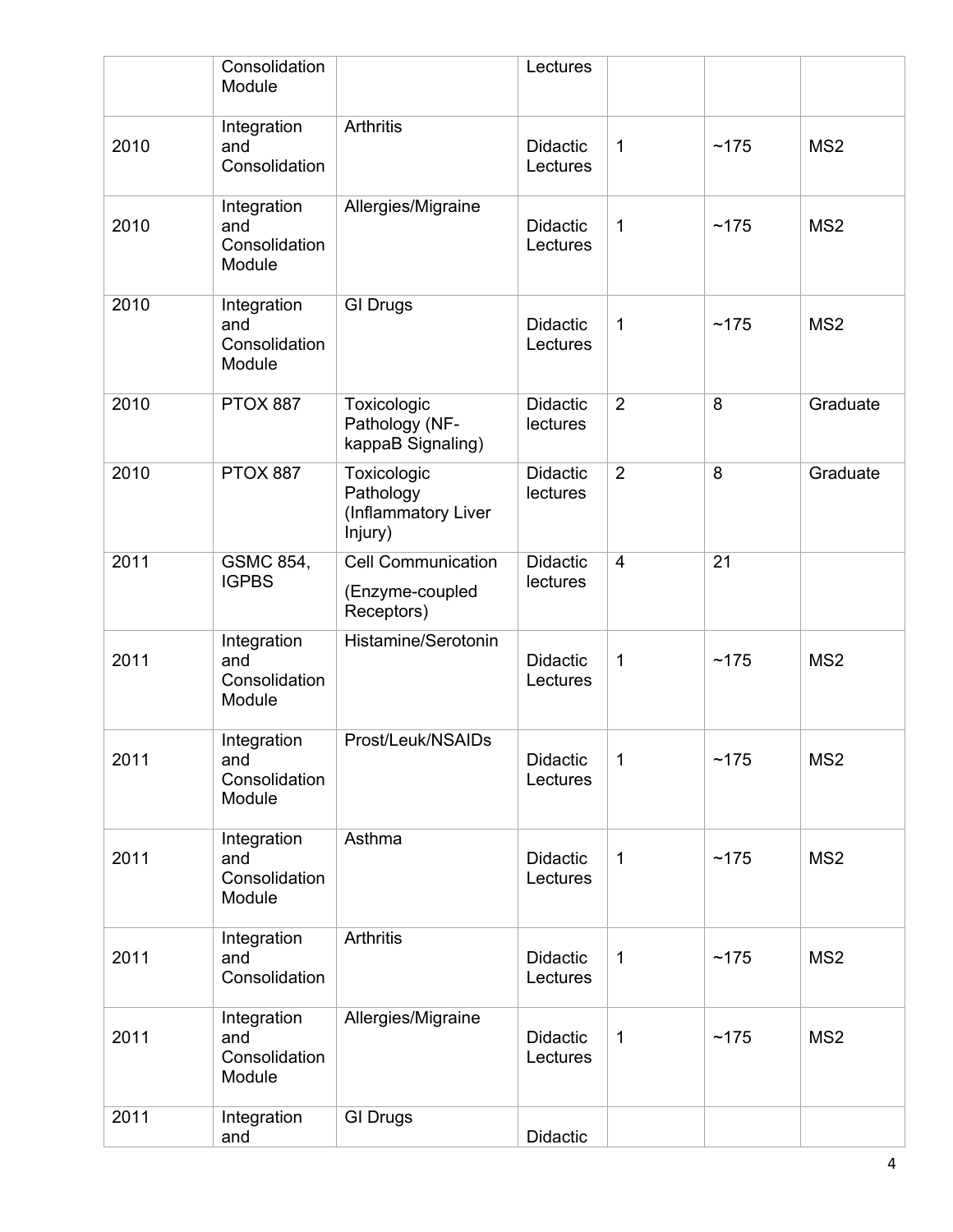|      | Consolidation<br>Module |                                  | Lectures                           | 1              | ~175 | MS <sub>2</sub> |
|------|-------------------------|----------------------------------|------------------------------------|----------------|------|-----------------|
| 2011 | <b>PTOX 918</b>         | Toxicology (Kidney)              | Didactic<br><b>lectures</b>        | $\overline{2}$ | 15   | Graduate        |
| 2012 | <b>PDI 851</b>          | Inflammatory<br><b>Mediators</b> | Didactic<br><b>lectures</b>        | $\overline{2}$ | ~20  | Graduate        |
| 2014 | <b>PDI 851</b>          | Inflammatory<br><b>Mediators</b> | Didactic<br>lectures               | 2              | ~20  | Graduate        |
| 2014 | <b>PDI 851</b>          | <b>Hemostasis</b>                | <b>Didactic</b><br><b>lectures</b> | 1              | ~20  | Graduate        |

Nondidactic (e.g.: workshops, labs, and discussion groups)

| Academic |                                          |                                              | Instruction                         |                | <b>Student</b>       |                           |
|----------|------------------------------------------|----------------------------------------------|-------------------------------------|----------------|----------------------|---------------------------|
| Year     | Course                                   | <b>Title</b>                                 | <b>Type</b>                         | Hours          | <b>No</b>            | <b>Type</b>               |
| 2008     | <b>PHCL901:</b><br>Module 9<br>(IGPBS)   | Introduction to<br>Research<br><b>Ethics</b> | <b>Discussion</b><br>Group          | 8              | 12                   | IGPBS-<br>Graduate        |
| 2008     | <b>PTOX 887</b>                          | Paper<br>discussion                          | <b>Discussion</b><br>Group          | $\overline{2}$ | 8                    | Pharmacology-<br>Graduate |
| 2009     | <b>PHCL901:</b><br>Module 9<br>(IGPBS)   | Introduction to<br>Research<br><b>Ethics</b> | <b>Discussion</b><br>Group          | 8              | 12                   | IGPBS-<br>Graduate        |
| 2009     | <b>PHCL901:</b><br>Module 9<br>(IGPBS)   | Introduction to<br>Research<br><b>Ethics</b> | <b>Discussion</b><br>Group          | 8              | 15                   | IGPBS-<br>Graduate        |
| 2010     | <b>GSMC 855,</b><br><b>IGPBS</b>         | Paper<br>discussion                          | <b>Discussion</b><br>Group          | $\overline{2}$ | 21                   |                           |
| 2009     | Integration &<br>Consolidation<br>Module | ANS and<br>Smooth<br><b>Muscles</b>          | Small<br>Group<br>Discussion        | $\overline{4}$ | 12/group<br>2 groups | MS <sub>2</sub>           |
| 2009     | Integration &<br>Consolidation<br>Module | Cardiovascular<br>Pharmacology               | Small<br>Group<br><b>Discussion</b> | $\overline{4}$ | 12/group<br>2 groups | MS <sub>2</sub>           |
| 2009     | Integration &<br>Consolidation<br>Module | Endocrine<br>Pharmacology                    | Small<br>Group<br><b>Discussion</b> | $\overline{4}$ | 12/group<br>2 groups | MS <sub>2</sub>           |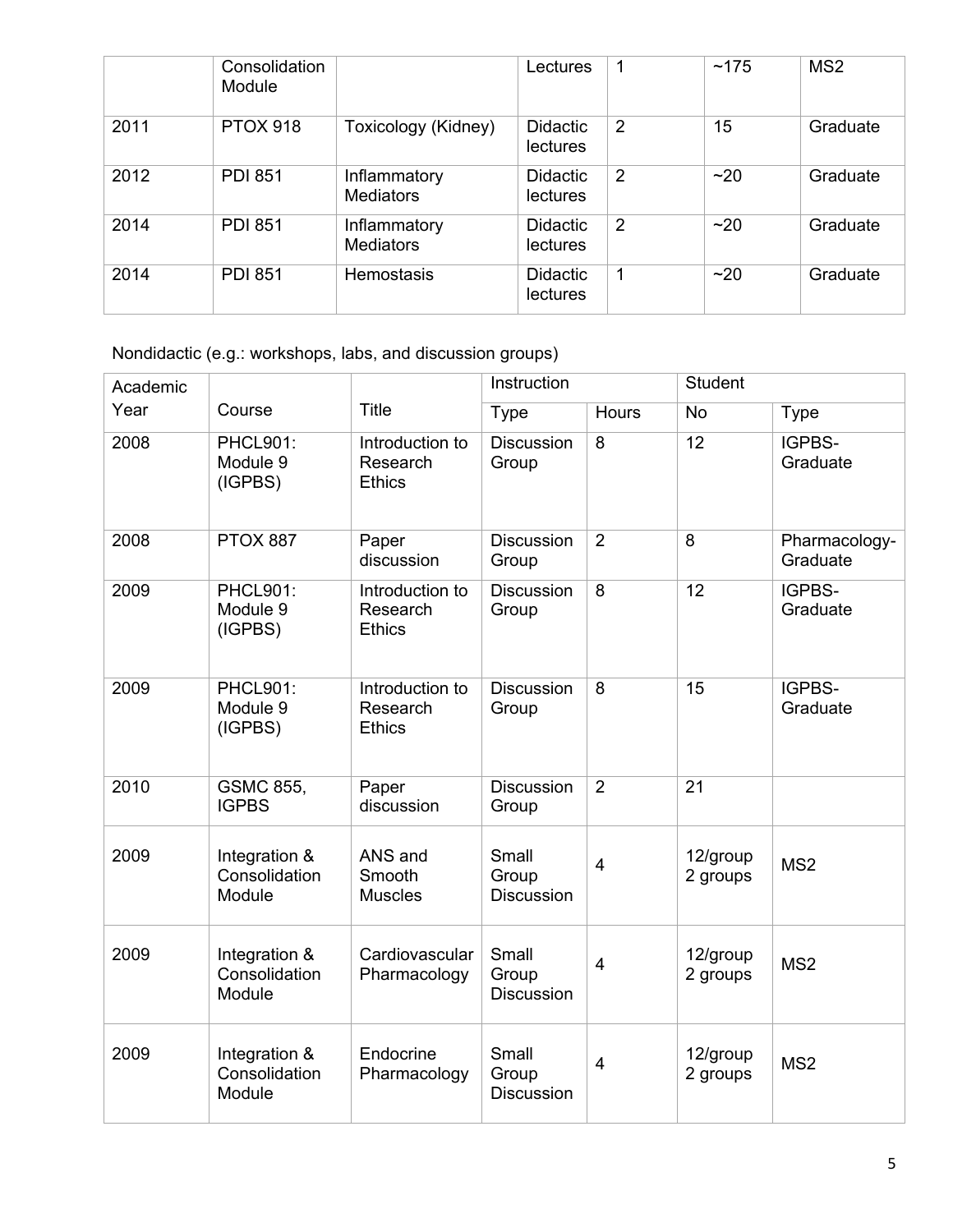| 2009 | Integration &<br>Consolidation<br>Module | <b>CNS</b><br>Pharmacology                   | Small<br>Group<br><b>Discussion</b> | $\overline{4}$          | 12/group<br>2 groups | MS <sub>2</sub>           |
|------|------------------------------------------|----------------------------------------------|-------------------------------------|-------------------------|----------------------|---------------------------|
| 2010 | Integration &<br>Consolidation<br>Module | ANS and<br>Smooth<br><b>Muscles</b>          | Small<br>Group<br><b>Discussion</b> | 4                       | 12/group<br>2 groups | MS <sub>2</sub>           |
| 2010 | Integration &<br>Consolidation<br>Module | Cardiovascular<br>Pharmacology               | Small<br>Group<br><b>Discussion</b> | $\overline{4}$          | 12/group<br>2 groups | MS <sub>2</sub>           |
| 2010 | Integration &<br>Consolidation<br>Module | Endocrine<br>Pharmacology                    | Small<br>Group<br><b>Discussion</b> | 4                       | 12/group<br>2 groups | MS <sub>2</sub>           |
| 2010 | Integration &<br>Consolidation<br>Module | <b>CNS</b><br>Pharmacology                   | Small<br>Group<br><b>Discussion</b> | 4                       | 12/group<br>2 groups | MS <sub>2</sub>           |
| 2010 | Integration &<br>Consolidation<br>Module | Adverse<br><b>Effects</b>                    | Small<br>Group<br><b>Discussion</b> | 4                       | 12/group<br>2 groups | MS <sub>2</sub>           |
| 2010 | <b>PHCL901:</b><br>Module 9<br>(IGPBS)   | Introduction to<br>Research<br><b>Ethics</b> | <b>Discussion</b><br>Group          | 8                       | 14                   | IGPBS-<br>Graduate        |
| 2010 | <b>PTOX 887</b>                          | Paper<br>discussion                          | Discussion<br>Group                 | $\overline{2}$          | 8                    | Pharmacology-<br>Graduate |
| 2011 | Integration &<br>Consolidation<br>Module | ANS and<br>Smooth<br><b>Muscles</b>          | Small<br>Group<br><b>Discussion</b> | $\overline{\mathbf{4}}$ | 12/group<br>2 groups | MS <sub>2</sub>           |
| 2011 | Integration &<br>Consolidation<br>Module | Cardiovascular<br>Pharmacology               | Small<br>Group<br><b>Discussion</b> | $\overline{4}$          | 12/group<br>2 groups | MS <sub>2</sub>           |
| 2011 | Integration &<br>Consolidation<br>Module | Endocrine<br>Pharmacology                    | Small<br>Group<br><b>Discussion</b> | 4                       | 12/group<br>2 groups | MS <sub>2</sub>           |
| 2011 | Integration &                            | <b>CNS</b>                                   | Small                               |                         | 12/group             |                           |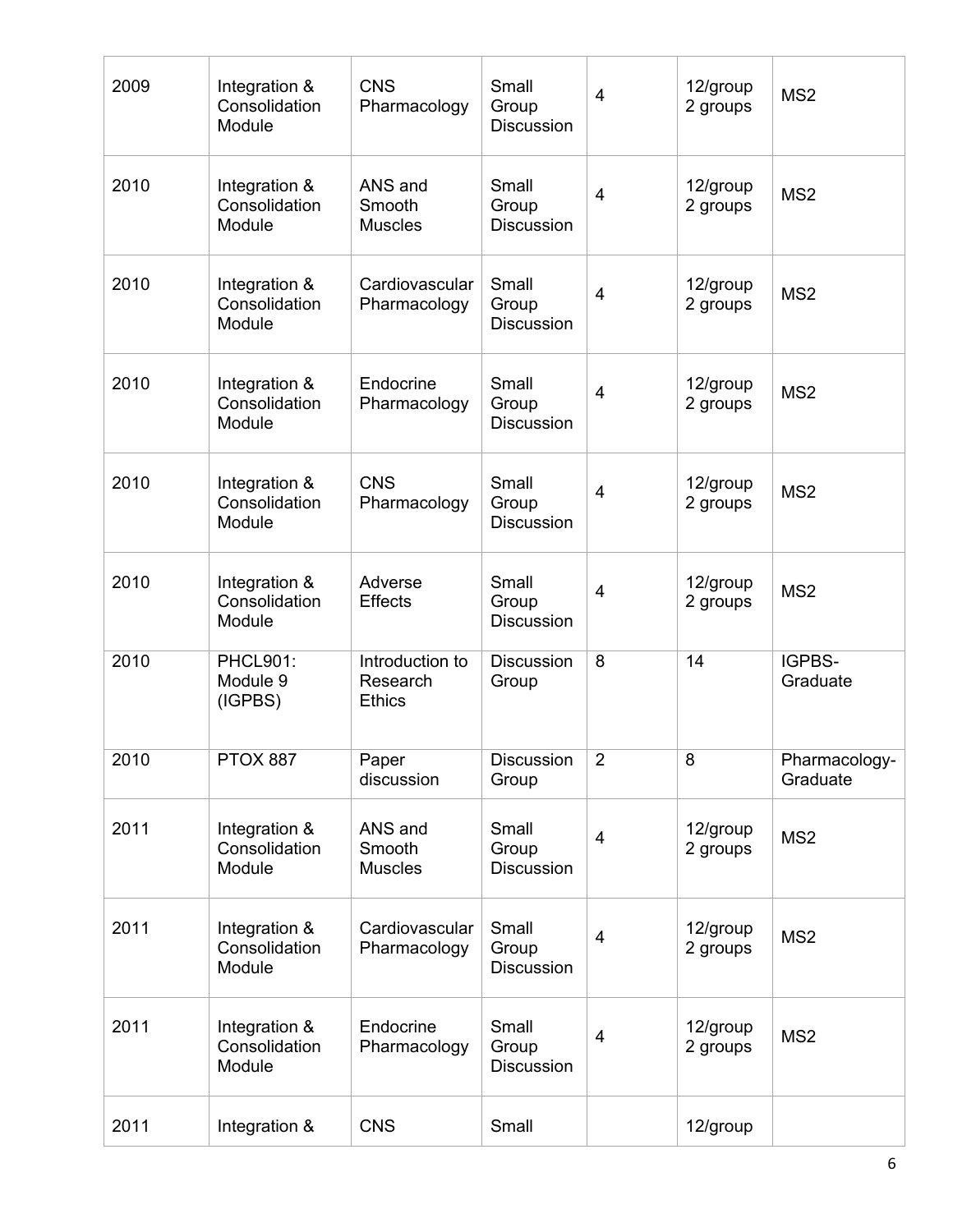|      | Consolidation<br>Module                  | Pharmacology                                 | Group<br><b>Discussion</b>          | 4              | 2 groups             | MS <sub>2</sub>           |
|------|------------------------------------------|----------------------------------------------|-------------------------------------|----------------|----------------------|---------------------------|
| 2011 | Integration &<br>Consolidation<br>Module | Adverse<br><b>Effects</b>                    | Small<br>Group<br><b>Discussion</b> | $\overline{4}$ | 12/group<br>2 groups | MS <sub>2</sub>           |
| 2011 | <b>PHCL901:</b><br>Module 9<br>(IGPBS)   | Introduction to<br>Research<br><b>Ethics</b> | <b>Discussion</b><br>Group          | 8              | 14                   | IGPBS-<br>Graduate        |
| 2012 | <b>VM 532</b>                            | <b>VIPS</b>                                  | <b>Discussion</b><br>Group          | $\overline{2}$ | 6                    | <b>CVM-Small</b><br>group |
| 2013 | <b>VM 532</b>                            | <b>VIPS</b>                                  | <b>Discussion</b><br>Group          | $\overline{4}$ | 20                   |                           |

### **Master's Theses and PhD Dissertations directed**

| Year         | <b>Student Name</b>     | <b>Thesis Title</b>                                                                | Degree<br>(Completed/In process)                      |
|--------------|-------------------------|------------------------------------------------------------------------------------|-------------------------------------------------------|
| 2009-2012    | <b>Bradley Sullivan</b> | Bile duct epithelial cells<br>as mediators of biliary<br>fibrosis                  | Completed                                             |
| 2011-2012    | Stephanie Bishop        | Role of tissue factor in<br>acetaminophen-induced<br>liver injury                  | In process (switched labs<br>in 2012)                 |
| 2012-present | Nikita Joshi            | Hepatoprotective<br>functions of fibrin(ogen)<br>in experimental biliary<br>injury | In process (anticipated<br>completion summer<br>2016) |

# **Supervision of Postdoctoral Fellows**

| Year         | <b>Fellow Name</b> | Area of Study                                                 |
|--------------|--------------------|---------------------------------------------------------------|
| 2010-2012    | Karen Kassel       | AHA Post-doctoral Fellow<br>Mechanisms of fatty liver disease |
| 2012-present | Anna Kopec         | Mechanisms of fatty liver disease                             |
| 2015-present | Letitia Wong       | TCE enhancement of autoimmune liver disease                   |

# Advising (Thesis or dissertation committees: student academic group/individual)

| Date      | Student or group name | Type of Student/group                       |
|-----------|-----------------------|---------------------------------------------|
| 2007-2011 | Katryn Allen          | Doctoral Dissertation Committee (Completed) |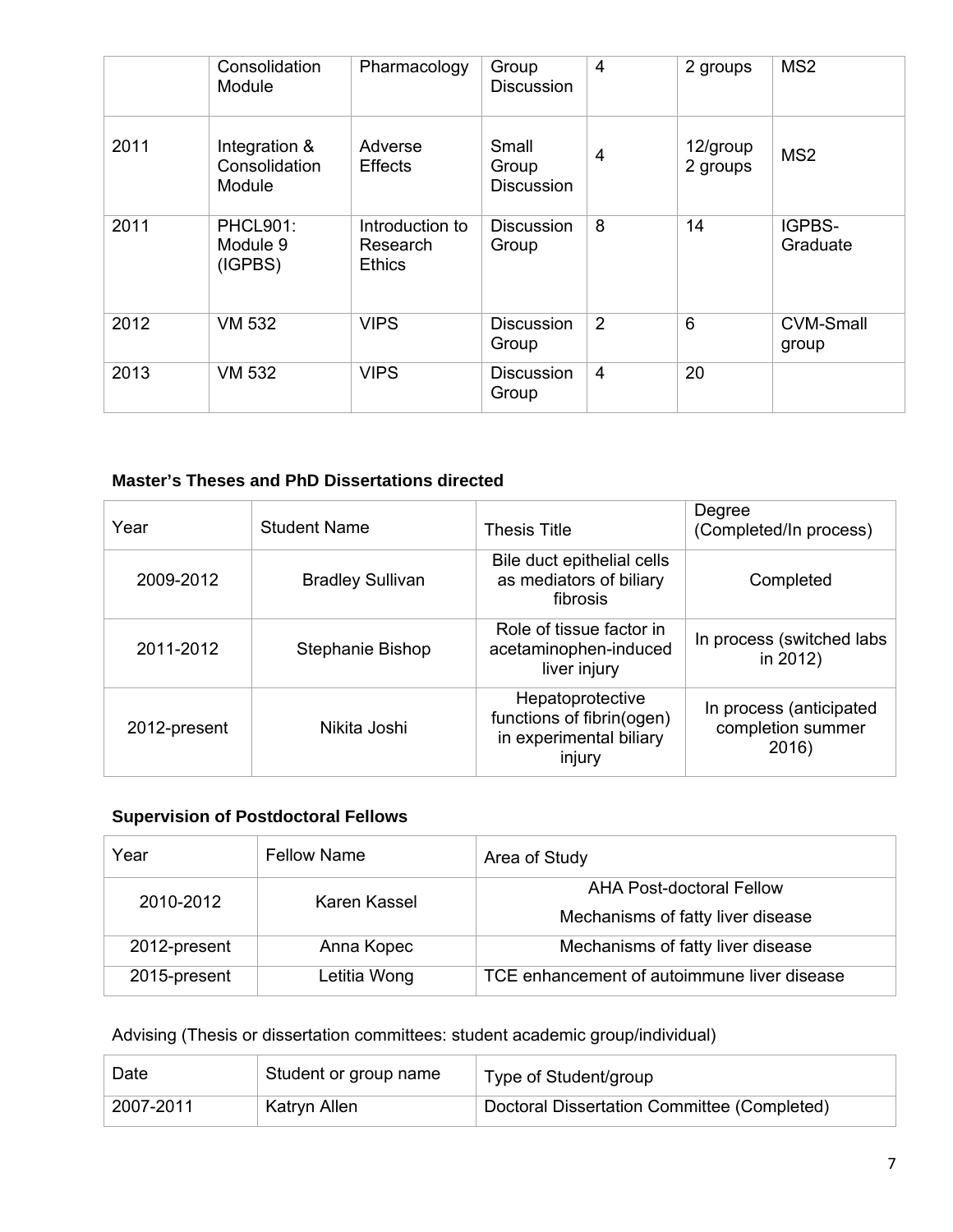| 2009-2012    | Clarence (Dave) Williams | <b>Doctoral Dissertation Committee</b>    |
|--------------|--------------------------|-------------------------------------------|
| 2009-2012    | Kai Wu                   | <b>Doctoral Dissertation Committee</b>    |
| 2010-2012    | Zidong Fu                | <b>Doctoral Dissertation Committee</b>    |
| 2011-2012    | <b>Sharon Manley</b>     | <b>Doctoral Dissertation Committee</b>    |
| 2012-2014    | Kate O'Brien (Phm/Tox)   | Doctoral Dissertation Committee           |
| 2012-2014    | Kazuhisa Miyakawa (PDI)  | <b>Doctoral Dissertation Committee</b>    |
| 2013-present | Sarah Corner (PDI)       | Doctoral Dissertation Committee (Ongoing) |
| 2013-present | Alex Turley (Phm/Tox)    | Doctoral Dissertation Committee (Ongoing) |
| 2014-present | Katherine Roth (Phm/Tox) | Doctoral Dissertation Committee (Ongoing) |
| 2014-present | Kristen Woltman (CMIB)   | Doctoral Dissertation Committee (Ongoing) |
| 2015-present | Calvin Pohl (CMIB)       | Doctoral Dissertation Committee (Ongoing) |

# **Summer Undergraduate Research:**

| Date | Student or group name  | Type of Student/group                                                                                                                       |
|------|------------------------|---------------------------------------------------------------------------------------------------------------------------------------------|
| 2008 | Alyson Baker           | ASPET Summer Intern from the Drury University<br>Project: Inhibition of tissue factor expression by IL-10                                   |
| 2009 | Kevin Flanagan         | <b>ASPET Summer Intern from Notre Dame</b><br>Project: Cholangiocyte cytotoxicity is associated with<br>procoagulant microparticle release. |
| 2010 | Alyson Baker           | <b>Visiting Medical Student</b><br>Project: Tissue factor expression by bile duct<br>epithelial cells                                       |
| 2011 | <b>Brittany Watson</b> | ASPET Summer Intern from Georgia State University<br>Project: Thrombin induction of IL-17 in splenocytes                                    |
| 2012 | Briahna Hardaway       | Michigan State University (R25-supported)<br>Project: Regulation of tissue factor expression by s-<br>nitrosoglutathione                    |
| 2013 | Michelle Lopez         | Michigan State University Veterinary Student (R25-<br>supported). Project: Mechanisms of tissue factor<br>encryption on hepatocytes         |
| 2014 | Anna Wojcicki          | University of Minnesota (R25-supported). Project:<br>Decryption of hepatocyte tissue factor by<br>acetaminophen                             |
| 2015 | Anna Wojcicki          | University of Minnesota (R25-supported). Project:<br>Decryption of hepatocyte tissue factor by<br>acetaminophen                             |
| 2015 | <b>Marie Brake</b>     | University of Miami-Ohio (R25-supported). Project:<br>Regulation of macrophage gene induction by<br>fibrinogen                              |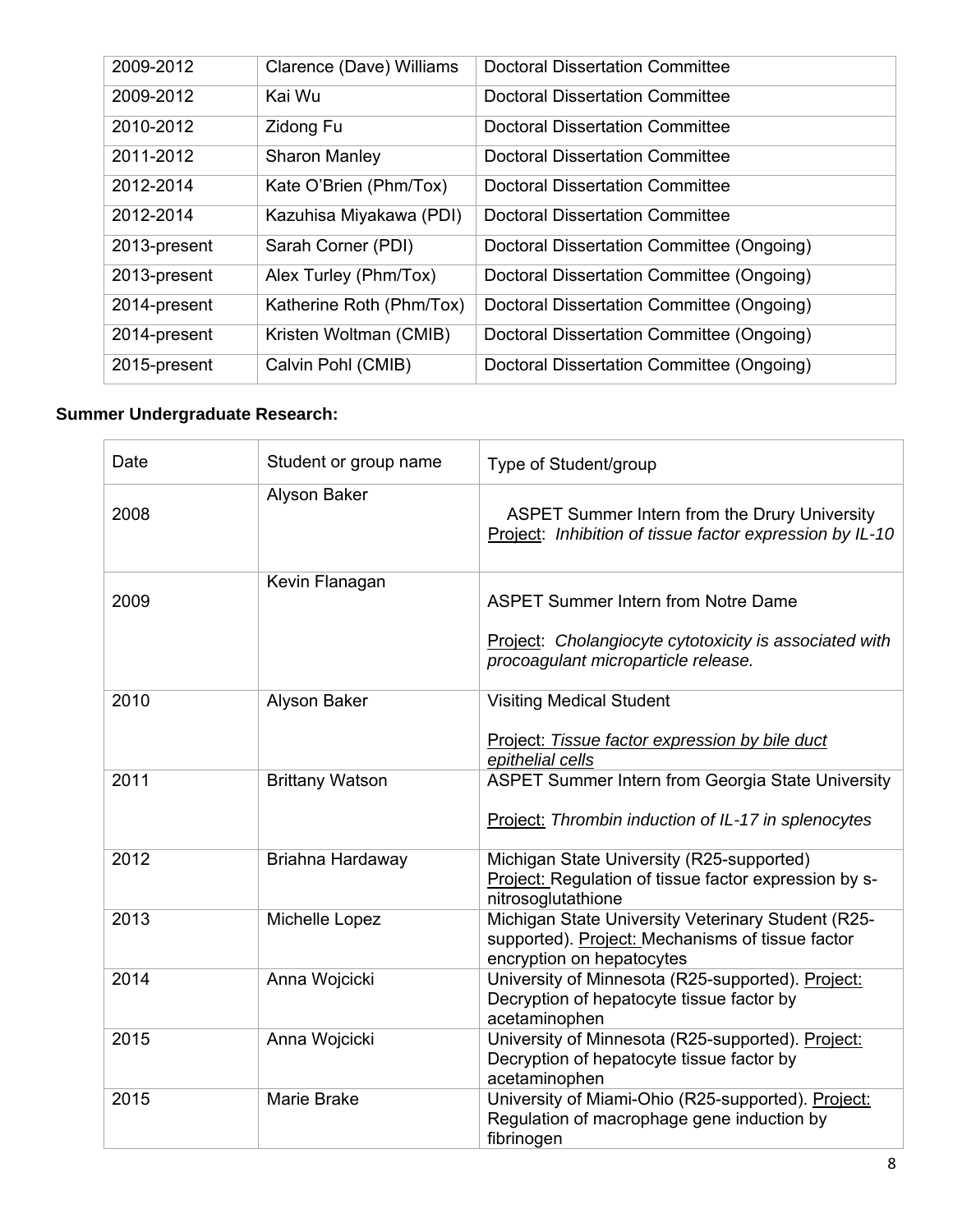# **Summer High School Students:**

| Date      | Student or group name | Type of Student/group                                                                                       |
|-----------|-----------------------|-------------------------------------------------------------------------------------------------------------|
| 2013-2014 | Kevin Bi              | Okemos High School (Research Class)<br>Project: Impact of fibrinogen on macrophage<br>polarization in vitro |
| $2015 -$  | Dora Ivkovich         | <b>Okemos High School</b><br>Visiting K-12 scholar                                                          |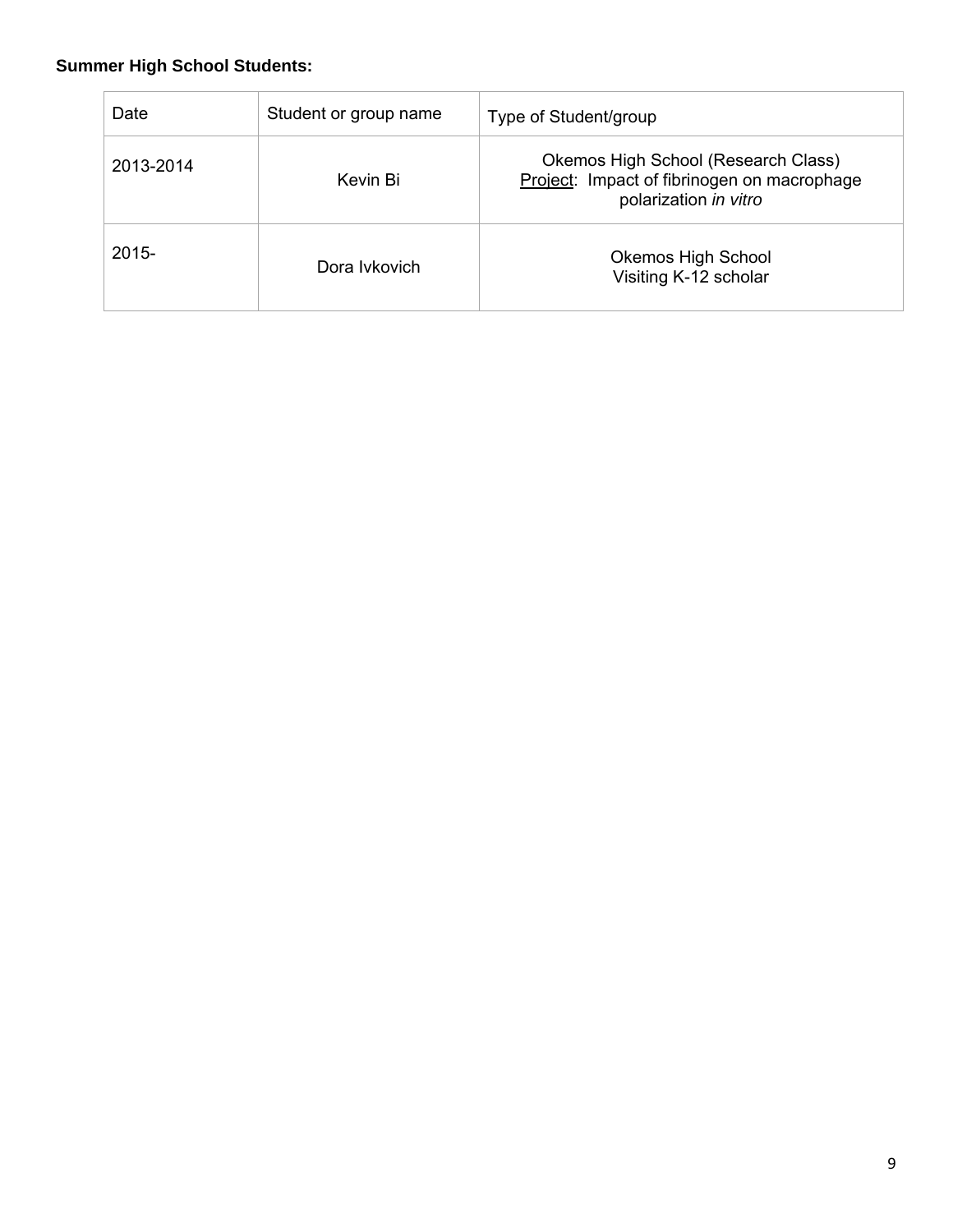#### **SERVICE ACTIVITIES**

#### **Ad-hoc reviewer (average 20 manuscripts per year):**

*Toxicological Sciences Journal of Pharmacology and Experimental Therapeutics Arteriosclerosis, Thrombosis and Vascular Biology Thrombosis and Haemostasis Journal of Thrombosis and Haemostasis International Journal of Biological Sciences Biochemical Pharmacology Toxicology and Applied Pharmacology Liver International BMC Immunology BMC Gastroenterology Journal of Immunology Hepatology International Immunopharmacology American Journal of Pathology Experimental Biology and Medicine Journal of Leukocyte Biology Journal of Clinical Investigation FASEB Journal Journal of Biochemical and Molecular Toxicology* 

#### **Editorial Boards:**

2008: Journal of Thrombosis and Haemostasis -Editorial Advisory Board

2010-2014: *Arteriosclerosis,Thrombosis and Vascular Biology* Editorial Board

2011- present: *Toxicological Sciences* Editorial Board

2012-present: *Journal of Biochemical and Molecular Toxicology Editorial Board*

#### **Book Review:**

Jakowlew, S.B. Transforming growth factor-beta in Cancer Therapy-Volume 1: Basic and Clinical Biology. Humana Press Inc. 2008.

Haley, JD and Gullick, WJ. EGFR Signaling Networks in Cancer Therapy, Humana Press. 2008.

Mousea. Anticoagulants, Antiplatelets, and Thrombolytics, 2<sup>nd</sup> Edition. Humana Press Inc., 2010

#### **National and Regional Service:**

- **2001-2004** Regional Chapter Representative, Student Advisory Committee, Michigan Regional Chapter Council, Society of Toxicology
- **2002-2003** Co-chair, Student Advisory Committee, Society of Toxicology
- **2002-2004** Student Advisory Committee Representative to the Society of Toxicology's Membership **Committee**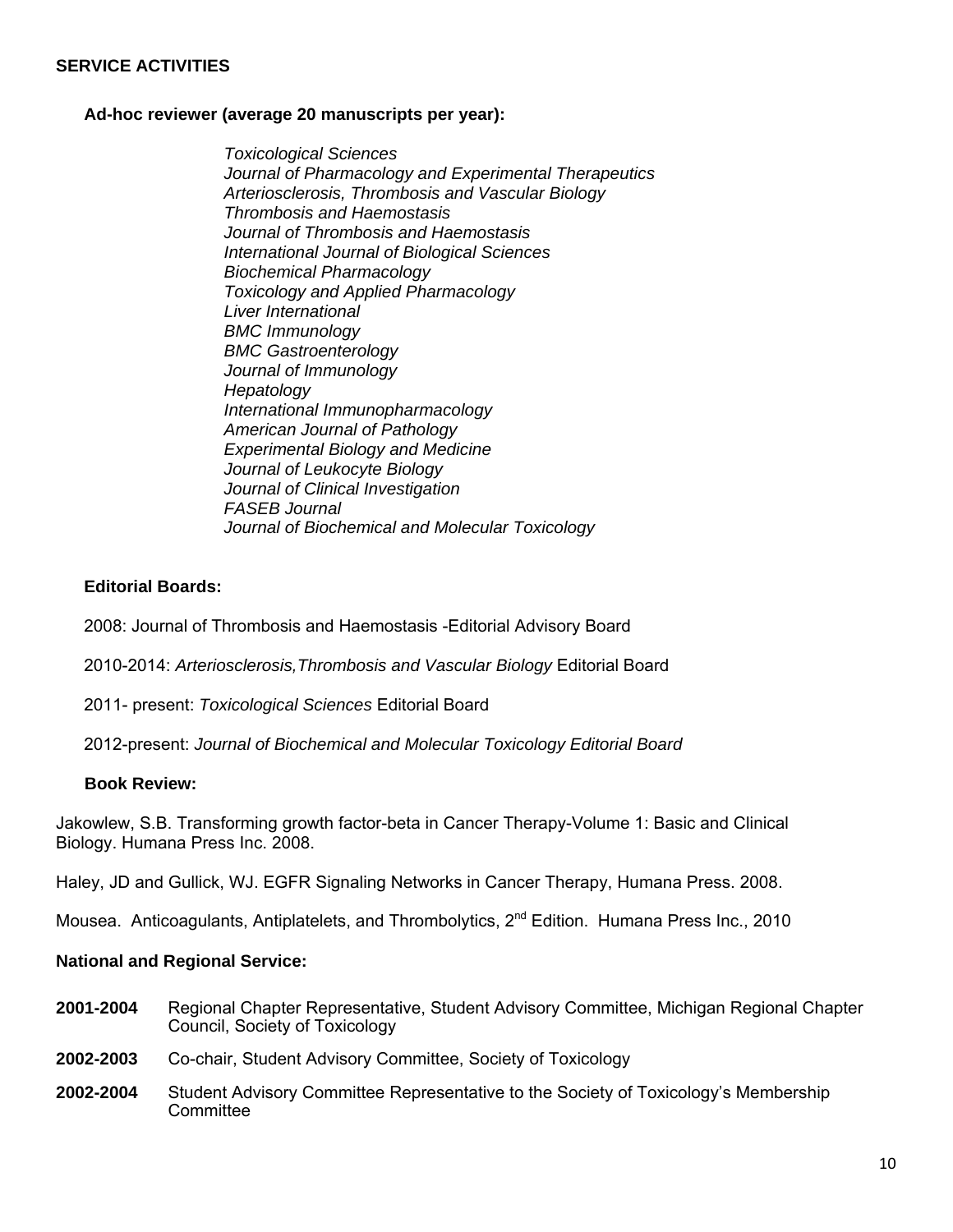| 2003-2004 | Chair, Student Advisory Committee, Society of Toxicology                                  |
|-----------|-------------------------------------------------------------------------------------------|
| 2004      | Definition of Toxicology Working Group, Society of Toxicology                             |
| 2004-2005 | Chair, Society of Toxicology Post-Doctoral Task Force                                     |
| 2005-2006 | Chair, Society of Toxicology Post-Doctoral Assembly                                       |
| 2006-2007 | Member, Member Services Strategy Committee, Society of Toxicology                         |
| 2009      | Reviewed abstracts for the International Society of Thrombosis and Haemostasis Conference |
| 2008-2011 | Member, Contemporary Concepts in Toxicology Conferences Committee, Society of Toxicology  |
| 2009-2011 | Councilor, Central States Regional Chapter of the Society of Toxicology                   |
| 2013-2015 | Councilor, Michigan Regional Chapter of the Society of Toxicology                         |
|           | <b>2013-present</b> Chair, Graduate Education Subcommittee, Society of Toxicology         |
|           | 2013-present Member, Task Force on Scientific Events and Special Programs, ASIP           |
|           | 2013-present Member, Society of Toxicology Education Committee                            |

#### **Grant Review Panels:**

| 2012 | National Institutes of Health, SEP (ZDK1-GRB8-O1).                    |
|------|-----------------------------------------------------------------------|
| 2013 | American Heart Association, Vas Wall Bio BSc6 Peer Review Study Group |
| 2014 | American Heart Association, Vas Wall Bio BSc4 Peer Review Study Group |
| 2014 | National Institutes of Health, 2014/10 ZES1 JAB-D (1R) 1              |
| 2014 | National Institutes of Health, SEP/SRG 2014/05 ZES1 LKB-J (KS) 1      |
| 2015 | National Institutes of Health, 2015/05 ZES1 LWJ-J (SF)                |
| 2015 | National Institutes of Health, 2015/10 ZES1 JAB-J (R0)                |

### **Symposium organizer/chair:**

**2013:** Experimental Biology 2013, ASPET Program. Symposium "Role of the coagulation cascade in tissue injury and disease"

### **Academic Service:**

#### **Departmental:**

KUMC, Department of Pharmacology, Toxicology and Therapeutics, Post-doctoral Committee: 2009-2012 (Member) 2010-2012 (Chair) The primary focus of this group is to identify and meet the needs of post-doctoral fellows in the Department.

#### KUMC, Department of Pharmacology, Toxicology and Therapeutics, Mentoring Website Committee: 2009-2010 (Member) The primary focus of this group is to develop a website dedicated to the mentoring of new faculty in the **Department**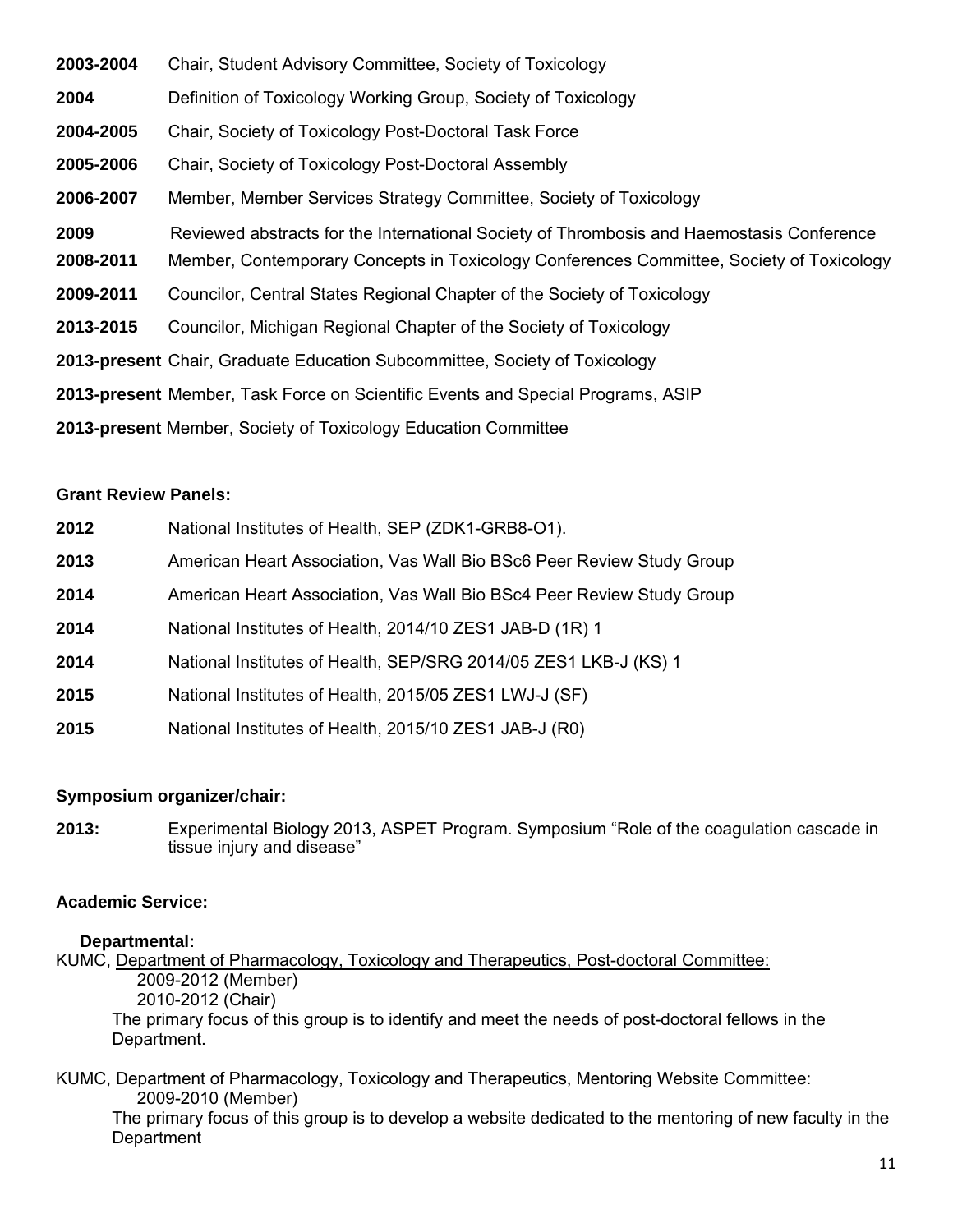MSU, Department of Pathobiology and Diagnostic Investigation, Graduate student grievance committee: 2013-present Peer review committee: 2013-present Endocrinology Faculty Search Committee: 2013

#### **Extra-Departmental:**

- **2009-2010** President, Sigma Xi, University of Kansas Medical Center Chapter
- **2009-2010** Kansas City Heart Walk-American Heart Association
- **2010-2012** Departmental representative to SOM Faculty Council.
- **2013-2014** Search Committee, Endowed Professor of Food Ingredient Safety (CRIS)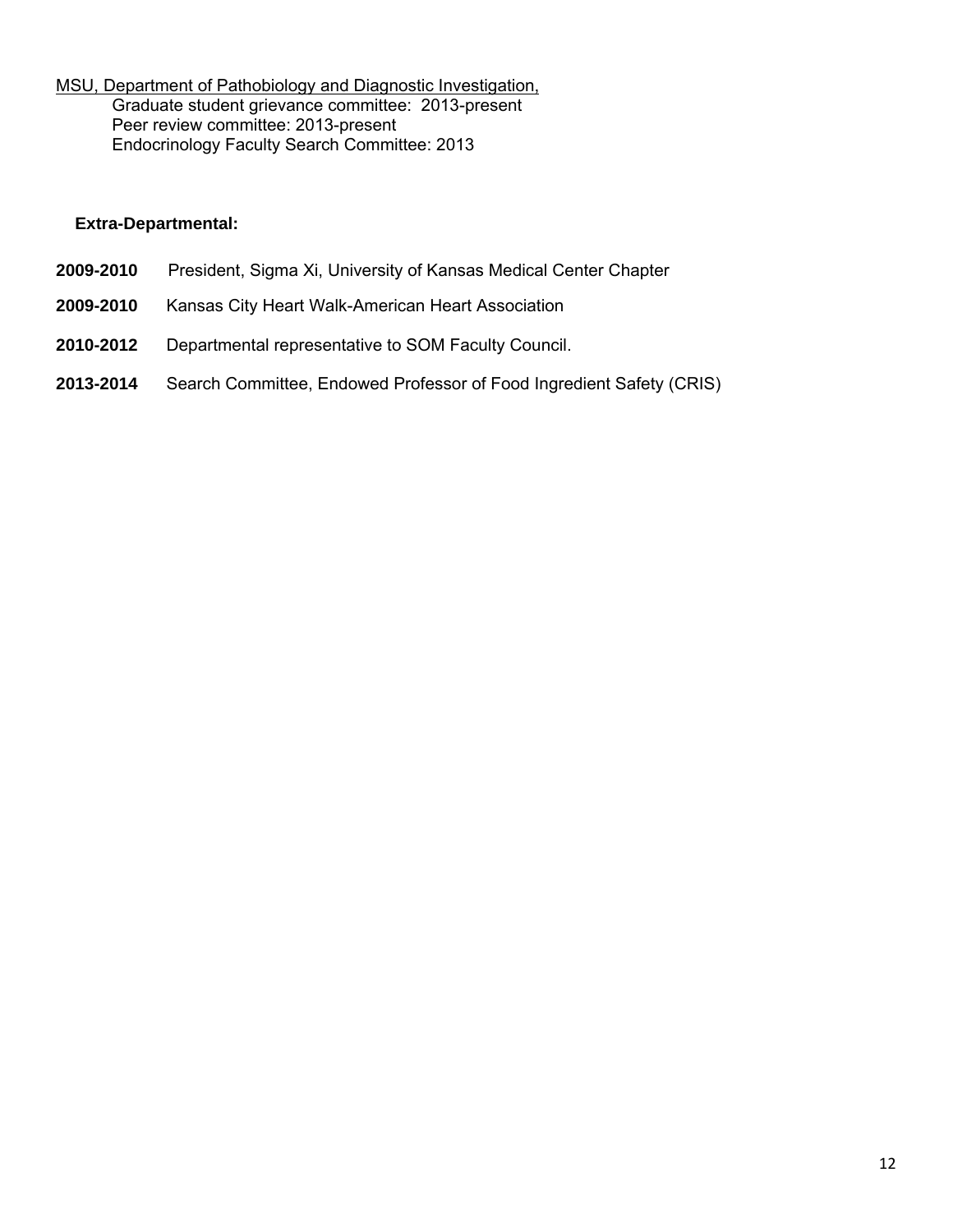# **Grants and contracts**

### Previous Grants and contracts awarded: (**List in chronological order – oldest first, newest last**)

| Principal<br>Investigator            | Investigators                          | <b>Title of Grant</b>                                                                                                                                                          | Funding<br>Source               | Years                  | <b>Status</b>                        |
|--------------------------------------|----------------------------------------|--------------------------------------------------------------------------------------------------------------------------------------------------------------------------------|---------------------------------|------------------------|--------------------------------------|
| Klaassen,<br>C.D.                    | Luyendyk,<br>J.P.                      | <b>Nuclear</b><br>Receptors in<br>Liver Health and<br>Disease.<br>5P20RR021940-<br>02<br>Role: Project PI<br>Role of FXR in<br>LPS-induced<br>inflammation<br>and coagulation  | <b>NIH/NIEHS</b>                | $06-11$                | <b>Completed</b>                     |
| Luyendyk,<br>J.P.                    | Sponsor:<br>Nigel<br>Mackman,<br>Ph.D. | <b>NIH National</b><br>Research<br><b>Service Award</b><br>1F32<br>HL085983-01<br>PI3K in LPS-<br>induced<br>coagulation and<br>inflammation                                   | <b>NIH/NHLBI</b>                | 06-07                  | <b>Completed</b>                     |
| Luyendyk,<br>J.P.<br>Kassel,<br>K.M. | Mentor:<br>Luyendyk                    | 03GC<br><b>AHA Scientist</b><br>Development<br>Grant<br>0835121G<br>Role of tissue<br>factor and<br>coagulation in<br>non-alcoholic<br>fatty liver<br>disease<br>Mechanisms of | <b>AHA</b><br>American<br>Heart | $08 - 11$<br>$11 - 12$ | <b>Completed</b><br><b>Completed</b> |
|                                      |                                        | coagulation<br>cascade-<br>dependent<br>hepatic steatosis                                                                                                                      | Association                     |                        |                                      |
| Roth, R.A.                           | $Co-$<br>Investigator:                 | 02GC                                                                                                                                                                           | NIH/NIDDK                       | $10 - 15$              | <b>Completed</b>                     |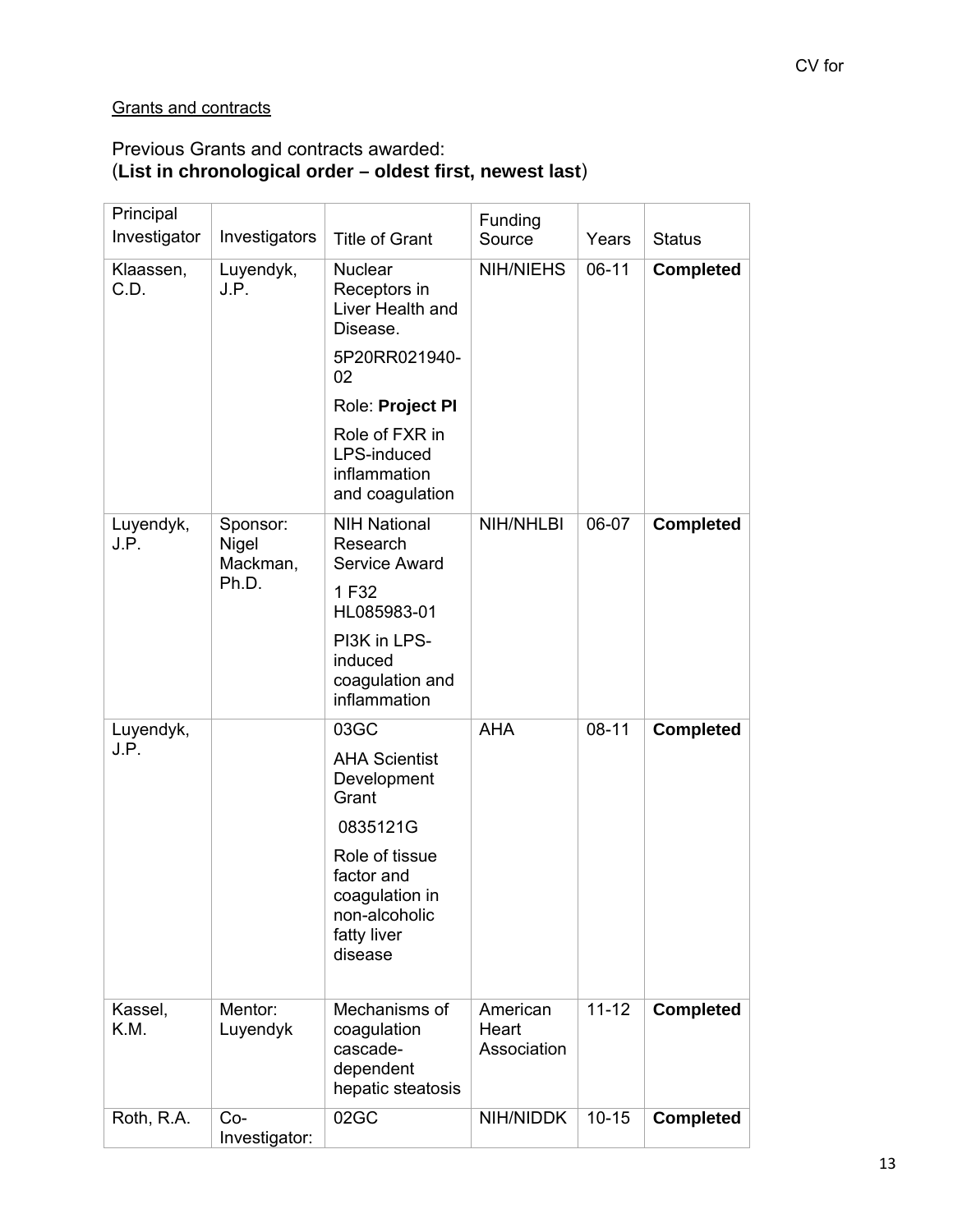| Luyendyk | R01 DK087886                                                                     | (NCE) |
|----------|----------------------------------------------------------------------------------|-------|
|          | <b>Dichotomous</b><br>roles of thrombin<br>ın<br>acetaminophen<br>hepatotoxicity |       |

### Current Grants and contracts awarded: (**List in chronological order – oldest first, newest last**)

| Principal<br>Investigator | Investigators | <b>Title of Grant</b>                                                                                                                                                        | Funding<br>Source                | Years     | <b>Status</b>   |
|---------------------------|---------------|------------------------------------------------------------------------------------------------------------------------------------------------------------------------------|----------------------------------|-----------|-----------------|
| Luyendyk,<br>J.P.         |               | 01GC<br><b>Outstanding New</b><br>Environmental<br><b>Scientist Grant</b><br>R01 ES017537<br>Mechanisms of<br>xenobiotic-<br>induced biliary<br>inflammation and<br>fibrosis | <b>NIH/NIEHS</b>                 | $09-16$   | Active<br>(NCE) |
| Luyendyk,<br>J.P.         |               | 02GC<br>R21 ES024470<br>Mechanisms of<br>fibrosis<br>exacerbation by<br>trichloroethylene<br>in hepatic<br>autoimmunity.                                                     | <b>NIH/NIEHS</b>                 | $14 - 16$ | Active          |
| Luyendyk,<br>J.P.         |               | 04GC                                                                                                                                                                         | Boehringer<br>Ingelheim,<br>Inc. | $13 - 15$ | Active          |
| Luyendyk,<br>J.P.         |               | 05GC                                                                                                                                                                         | Conatus<br>Pharma.               | $14 - 16$ | Active          |
| Luyendyk,<br>J.P.         |               | R01 DK105099<br><b>Novel</b><br>mechanisms<br>stimulating liver<br>repair after<br>acetaminophen<br>overdose                                                                 | NIH/NIDDK                        | $15 - 19$ | Active          |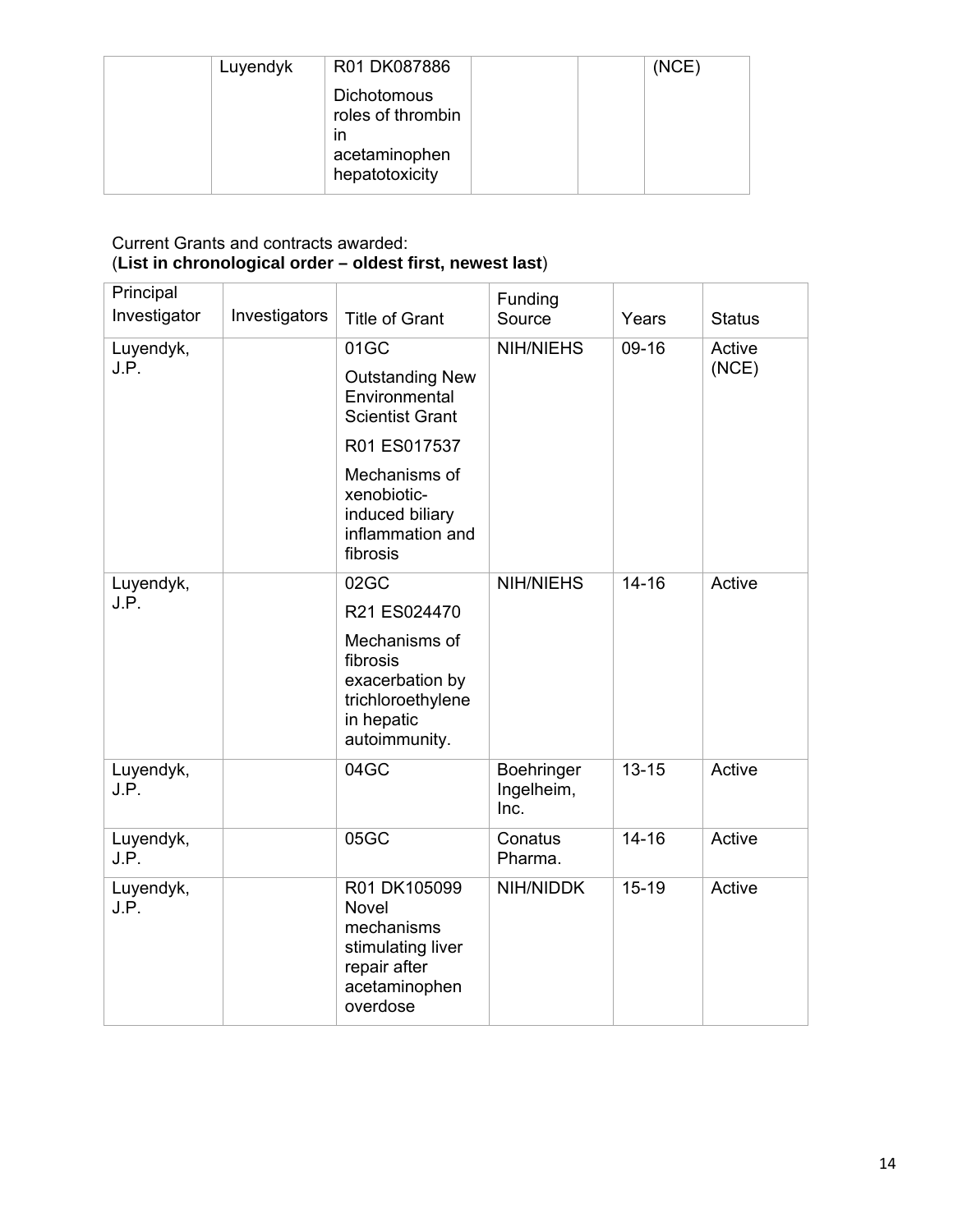### 1. Scholarly Publications

01PRA - **Luyendyk J**, Olivas OR, Ginger LA and Avery AC. Antigen-presenting cell function during Plasmodium yoelii infection. Infect. Immun. 2002;70:2941-9

02PRA - **Luyendyk JP**, Shores KC, Ganey PE and Roth RA.Bacterial lipopolysaccharide exposure alters aflatoxin  $B_1$  hepatotoxicity: benchmark dose analysis for markers of liver injury. Toxicol. Sci. 2002;68:220-5

03PRA - Luvendyk JP, Copple BL, Barton CC, Ganey PE and Roth RA. Augmentation of aflatoxin B<sub>1</sub> hepatotoxicity by endotoxin: involvement of endothelium and the coagulation system. Toxicol. Sci. 2003;72:171-81

04PRA - **Luyendyk JP**, Maddox JF, Cosma GN, Ganey PE, Cockerell GL and Roth RA. Ranitidine Treatment during a Modest Inflammatory Response Precipitates Idiosyncrasy-like Liver Injury in Rats. J. Pharmacol. Exp. Ther. 2003;307:9-16

05PRA - Roth RA, **Luyendyk JP**, Maddox JF, and Ganey PE. Inflammation and Drug Idiosyncrasy-Is There a Connection? J. Pharmacol. Exp. Ther. 2003;307:1-8.

06PRA - Harrigan GG, Laplante RH, Cosma GN, Cockerell GL, Goodacre R, Maddox JF, **Luyendyk JP**, Ganey PE, and Roth RA. Application of high-throughput Fourier-transform infrared spectroscopy in toxicology studies: contribution to a study on the development of an animal model for idiosyncratic toxicity. Toxicol. Lett. 2003;146:197-205

07PRA - **Luyendyk JP**, Mattes WB, Burgoon LD, Zacharewski TR, Maddox JF, Cosma GN, Ganey PE, Roth RA. Gene Expression Analysis Points to Hemostasis in Livers of Rats Cotreated with Lipopolysaccharide and Ranitidine. Toxicol. Sci. 2004;80:203-13

08PRA - Ganey PE, **Luyendyk JP**, Maddox JF, and Roth RA. Adverse hepatic drug reactions: Inflammatory episodes as consequence and contributor. Chemico-Biological Interact. 2004;150:35-51

09PRA - **Luyendyk JP**, Maddox JF, Green CD, Ganey PE, and Roth RA. Role of hepatic fibrin in idiosyncrasy-like liver injury from lipopolysaccharide-ranitidine coexposure in rats. Hepatology. 2004;40:1342-51

010PRA - **Luyendyk JP**, Shaw PJ, Green CD, Maddox JF, Ganey PE, Roth RA. Coagulation-mediated hypoxia and neutrophil-dependent hepatic injury in rats given lipopolysaccharide and ranitidine. J Pharmacol Exp Ther. 2005;314:1023-31

011PRA - Maddox JF, **Luyendyk JP**, Cosma GN, Breau AP, Bible, Jr. RH, Harrigan GG, Goodacre R, Ganey PE, Cantor GH, Cockerell GL, and Roth RA. Metabonomic Evaluation of Idiosyncrasy-like Liver Injury in Rats Cotreated with Ranitidine and Lipopolysaccharide. Toxicol Appl. Pharmacol. 2006;212:35-44

012PRA - Bergheim I, **Luyendyk JP**, Steele C, Russell GK, Guo L, Roth RA, and Arteel GE. Metformin prevents endotoxin-induced liver injury after partial hepatectomy. J Pharmacol Exp Ther. 2006;316:1053- 61

013PRA - Waring JF, Liguori MJ, **Luyendyk JP**, Maddox JF, Ganey PE, Stachlewitz RF, North C, Blomme EAG, and Roth RA. Microarray analysis of LPS potentiation of trovafloxacin-induced liver injury in rats suggests a role for proinflammatory chemokines and neutrophils. J Pharmacol Exp Ther. 2006;316:1080-7

014PRA - **Luyendyk JP**, Lehman-McKeeman LD, Nelson DM, Bhaskaran VM, Reilly TP, Car BD, Cantor BD, Deng X, Maddox JF, Ganey PE, Roth RA. Coagulation dependent gene expression and liver injury in rats given lipopolysaccharide with ranitidine but not with famotidine. J. Pharmacol. Exp. Ther. 2006;317:635-43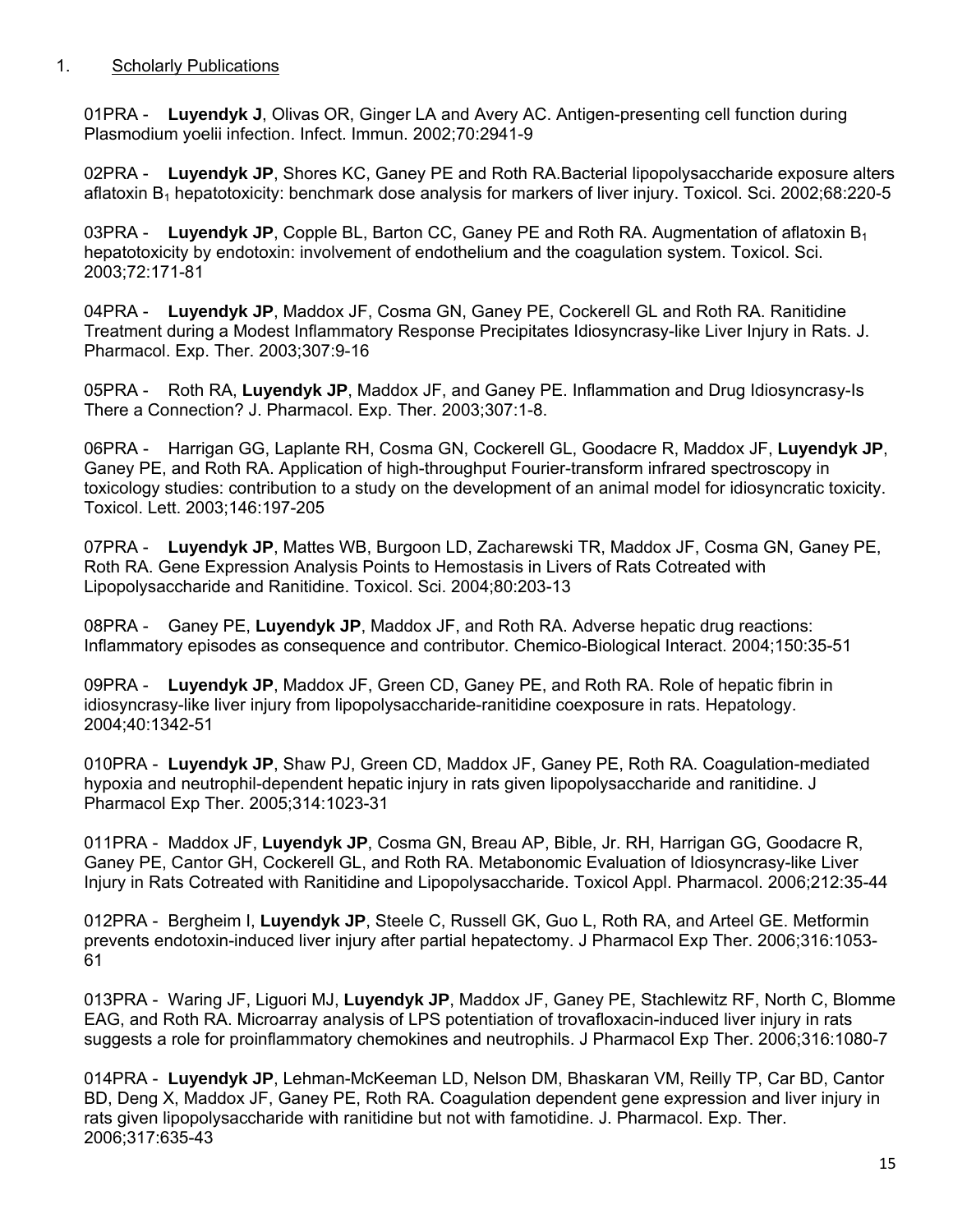015PRA - **Luyendyk JP**, Lehman-McKeeman LD, Nelson DM, Bhaskaran VM, Reilly TP, Car BD, Cantor BD, Maddox JF, Ganey PE, Roth RA. Unique gene expression and hepatocellular injury in the lipopolysaccharide-ranitidine drug idiosyncrasy rat model: comparison with famotidine. Toxicol. Sci. 2006;90:569-585

016PRA - **Luyendyk JP**, Tilley RE, and Mackman N. Genetic susceptibility to thrombosis. Curr Atheroscler Rep. 2006;8:193-7.

017PRA - Bergheim I, Guo L, Davis MA, Lambert JC, Beier JI, Duveau I, **Luyendyk JP**, Roth RA, and Arteel GE. Metformin prevents alcohol-induced liver injury in the mouse: critical role of plasminogen activator inhibitor-1. Gastroenterology 2006;130:2099-2112

018PRA - Deng X, Stachlewitz RF, Liguori, MJ, Blomme EAG, Waring JF, **Luyendyk JP**, Maddox JF, Ganey PE and Roth RA. Modest inflammation enhances diclofenac hepatotoxicity in rats: role of neutrophils and endotoxin translocation. J Pharmacol Exp Ther. 2006;319:1191-9

019PRA - Rak J, Yu JL, **Luyendyk J**, and Mackman N Oncogenes, Trousseau syndrome and cancer related changes in the coagulome of mice and humans. Cancer Res. 2006;66:10643-6.

020PRA - Ganey PE\*, **Luyendyk JP\***, Newport SW, Eagle TM, Maddox JF, Mackman N and Roth RA. Role of the coagulation system in acetaminophen-induced hepatotoxicity. Hepatology. 2007;46:1177-1186 \*equal contribution.

021PRA - Deng X, **Luyendyk JP**, Zou W, Lu J, Malle E, Ganey PE, and Roth RA. Neutrophil interaction with the hemostatic system contributes to liver injury in rats cotreated with lipopolysaccharide and ranitidine. J. Pharmacol. Exp. Ther. 2007;322:852-61

022PRA - **Luyendyk JP**, Piper JD, Tencati M, Reddy KR, Holscher T, Zhang R, Luchoomun J, Chen X, Min W, Kunsch C, and Mackman N. A novel class of antioxidant compounds inhibits LPS induction of tissue factor by reducing the activation of ASK1 and MAP kinases. Arterioscler. Thromb. Vasc. Biol. 2007;27:1857-63

023PRA - Ghosh M, Wang H, Ai Y, Romeo E, **Luyendyk JP**, Peters JM, Mackman N, Dey SK, Hla T. COX-2 suppresses tissue factor expression via endocannabinoid-directed PPARdelta activation. J. Exp. Med. 2007;204:2053-61

024PRA - Milsom C, Yu J, May L, Meehan B, Magnus N, Al-Nedawi K, **Luyendyk J**, Weitz J, Klement P, Broze G, Mackman N, and Rak J. The role of tumor- and host-related tissue factor pools in oncogenedriven tumor progression. Thromb. Res. 2007;120:S82-91.

025PRA - Tukov FF, **Luyendyk JP**, Ganey PE and Roth RA. The role of tumor necrosis factor alpha in lipopolysaccharide/ranitidine-induced inflammatory liver injury. Toxicol. Sci. 2007;100:267-80

026PRA - Schabbauer G, **Luyendyk J**, Crozat K, Jiang Z, Mackman N, Bahram S, and Georgel P. TLR4/CD14-mediated PI3K activation is an essential component of Interferon-dependant VSV resistance in macrophages. Mol. Immunol. 2008;45:2790-6

027PRA - **Luyendyk JP,** Schabbauer GA, Tencati M, Holscher T, Pawlinski R, and Mackman N. Genetic analysis of the role of the PI3K-Akt pathway in lipopolysaccharide-induced cytokine and tissue factor gene expression in monocytes/macrophages. Journal of Immunol. 2008;180:4218-26

028PRA - Kidd LB, Schabbauer GA, **Luyendyk JP**, Holscher TD, Tilley RE, Tencati M, Mackman N. Insulin activation of the phosphatidylinositol 3-kinase/protein kinase B (Akt) pathway reduces lipopolysaccharide-induced inflammation in mice. J Pharmacol Exp Ther. 2008;326:348-53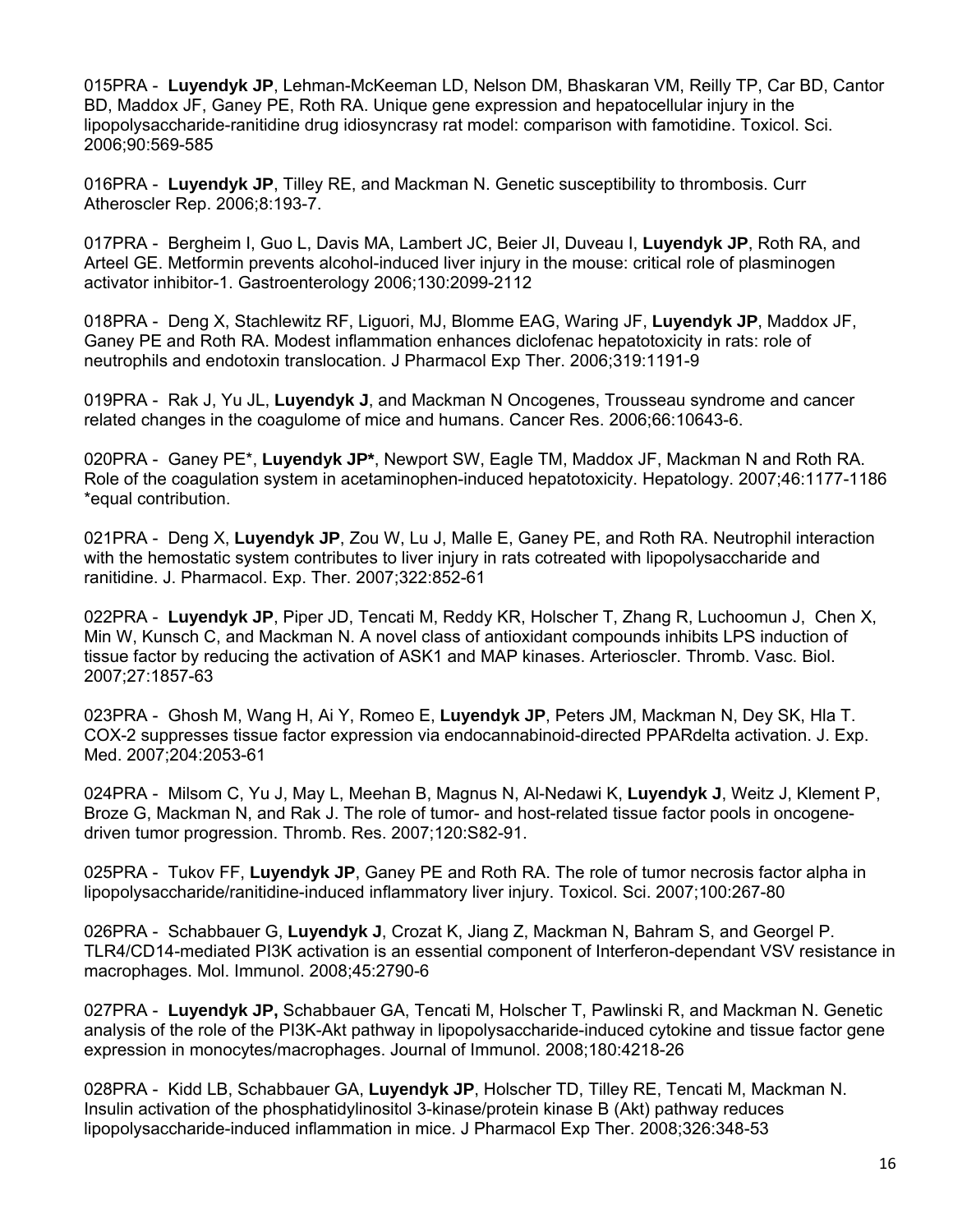029PRA - Yu J, May L, Milsom C, Anderson GM, Weitz JI, **Luyendyk J**, Broze G, Mackman N and Rak J. Contribution of host-derived tissue factor to tumor neovascularization. Arterioscler. Thromb. Vasc. Biol. 2008;28:1975-81

030PRA - Kong B, **Luyendyk JP**, Tawfik O, and Guo GL. FXR-deficiency Induces Non-alcoholic Steatohepatitis in LDLr-knockout Mice Fed a High-fat Diet. J Pharmacol Exp Ther. 2009;328:116-22

031PRA - **Luyendyk JP**, Cantor GH, Kirchhofer D, Mackman N, Copple BL, Wang R. Tissue factordependent coagulation contributes to alpha-naphthylisothiocyanate-induced cholestatic liver injury in mice. Am J Physiol Gastrointest Liver Physiol. 2009;296:G840-9

032PRA - Deng X, **Luyendyk JP**, Ganey and PE, and Roth RA. Inflammatory stress and idiosyncratic hepatotoxicity: hints from animal models. Pharmacol Rev. 2009;61:262-82.

033PRA - Beier JI, **Luyendyk JP**, Guo L, von Montfort C, Staunton DE, and Arteel GE. Fibrin accumulation plays a critical role in the sensitization to lipopolysaccharide-induced liver injury caused by ethanol in mice. Hepatology. 2009;49:1545-53

034PRA - Baker AK, Wang R, Mackman N, **Luyendyk** JP. Rapamycin enhances LPS induction of tissue factor and tumor necrosis factor-alpha expression in macrophages by reducing IL-10 expression. Mol. Immunol. 2009;46:2249-55

035PRA - **Luyendyk JP**, Sullivan BP, Guo GL and Wang R. Tissue Factor-Deficiency and Protease Activated Receptor-1-Deficiency Reduce Inflammation Elicited by Diet-Induced Steatohepatitis in Mice. Am. J. Pathol. 2010;176:177-86

036PRA - Sullivan BP, Wang R, Tawfik O, **Luyendyk JP**. Protective and damaging effects of platelets in acute cholestatic liver injury revealed by depletion and inhibition strategies. Toxicol Sci. 2010;115:286-94

037PRA - Moriary PM, **Luyendyk JP**, Gibson CA, Backes JM.Effect of Low Density Lipoprotein Apheresis on Plasma Levels of Apolipoprotein E4. Am J. Cardiol. 2010;105:1585-7

038PRA - Kassel KM, Guo GL, Tawfik O, and **Luyendyk JP**. Monocyte chemoattractant protein-1 deficiency does not affect steatosis or inflammation in livers of mice fed a methionine-choline-deficient diet. Lab. Invest. 2010;90:1794-804

039PRA - Sullivan BP, Weinreb PH, Violette SM, and **Luyendyk JP**. The coagulation system contributes to alphaVbeta6 integrin expression and liver fibrosis induced by cholestasis. Am. J. Pathol. 2010;177:2837- 49

040PRA - **Luyendyk JP**, Mackman N and Sullivan BP. Role of fibrinogen and protease activated receptors in acute xenobiotic-induced cholestatic liver injury. Toxicol. Sci. 2010;119:233-43

041PRA - Liguori MJ, Ditewig AC, Maddox JF, **Luyendyk JP,** Lehman-McKeeman LD, Nelson DM, Bhaskaran VM, Waring JF, Ganey PE, Roth RA, Blomme EA. Comparison of TNFα to Lipopolysaccharide as an Inflammagen to Characterize the Idiosyncratic Hepatotoxicity Potential of Drugs: Trovafloxacin as an Example. Int J Mol Sci. 2010;11:4697-714

042PRA - **Luyendyk JP**, Flanagan KC, Williams D, Jaeschke H, Slusser JG, Mackman N and Cantor GC. Tissue factor contributes to neutrophil CD11b expression in alpha-naphthylisothiocyanate-treated mice. Toxicol Appl Pharm. 2001;250:256-62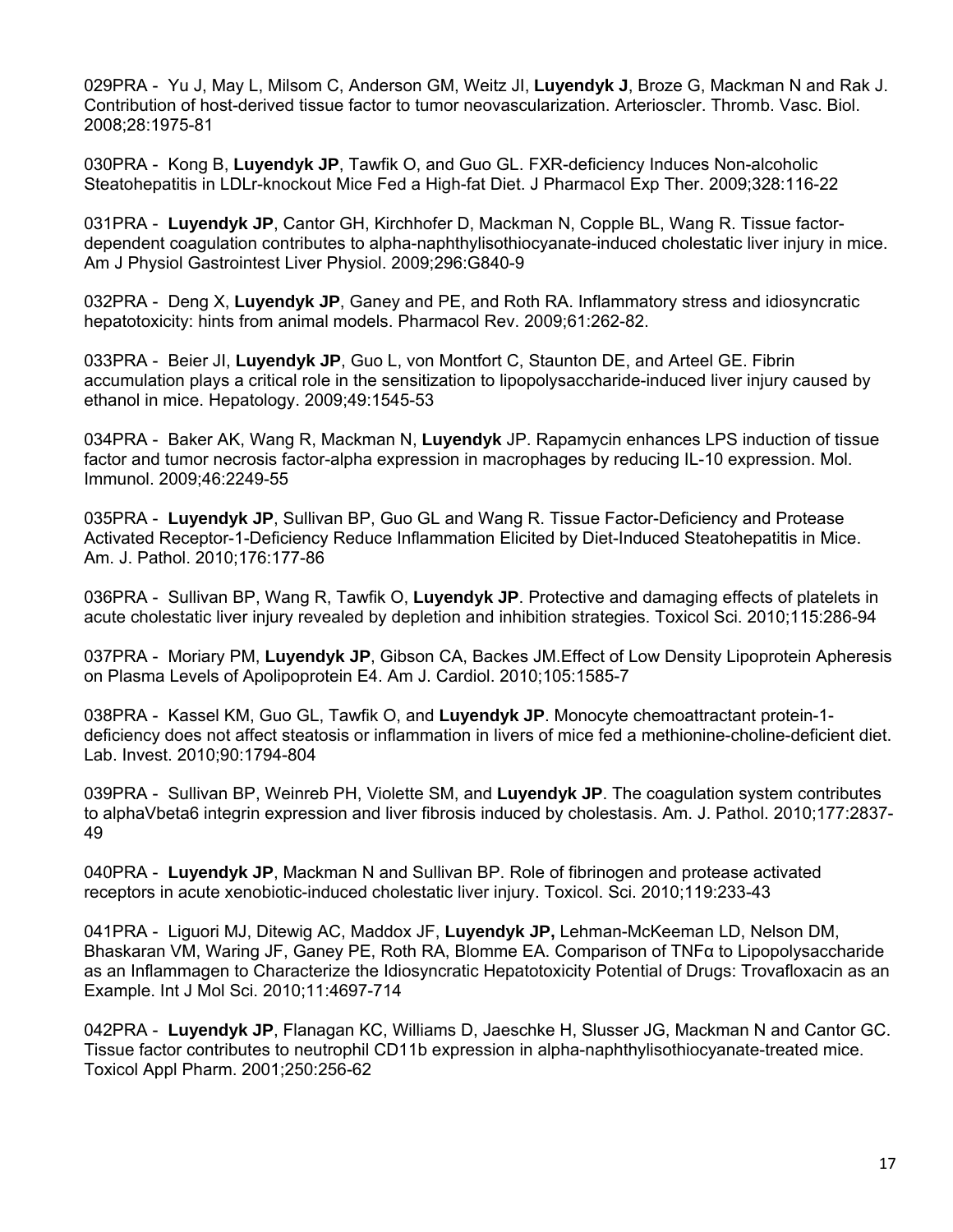043PRA - **Luyendyk JP**, Kassel KM, Allen K, Guo GL, Li G, Cantor GH and Copple BL. Fibrinogen deficiency increases liver injury and early growth response-1 expression in a model of chronic xenobioticinduced cholestasis. Am. J. Pathol. 2011;178:1117-1125

044PRA - Sullivan BP, Kassel KM, Manley S, Baker AK, **Luyendyk JP**. Regulation of transforming growth factor-β1-dependent integrin β6 expression by p38 mitogen-activated protein kinase in bile duct epithelial cells. J Pharmacol Exp Ther. 2011;37:471-8

045PRA - Sparkenbaugh EM, Saini Y, Greenwood KK, Lapres JJ, **Luyendyk JP**, Copple BL, Maddox JF, Ganey PE, Roth RA. The Role of Hypoxia-Inducible Factor-1{alpha} in Acetaminophen Hepatotoxicity. J Pharmacol Exp Ther. 2011;338:492-502

046PRA - Kassel KM, Owens III AP, Rockwell CE, Sullivan BP, Wang R, Tawfik O, Li G, Guo GL, Mackman N and **Luyendyk JP**. Protease Activated Receptor-1 and Hematopoietic Cell Tissue Factor are Required for Hepatic Steatosis in Mice Fed a High Fat Diet. Am. J. Pathol. 2012. 179(5):2278-89.

047PRA - Mei S, Ni HM, Manley S, Bockus A, Kassel KM, **Luyendyk JP**, Copple BL and Ding WX. Differential Roles of Unsaturated and Saturated Fatty Acids on Autophagy and Apoptosis in Hepatocytes. J. Pharmacol. Exp. Ther., 2012. 339(2):487-98.

048PRA - Owens III AP, Passam FH, Marshall SM, McDaniel AL, Rudel LL, Williams JC, Hubbard BK, Dutton JA, Wang J, Tobias PS, Curtiss LK, Daugherty A, Kirchhofer D, **Luyendyk JP**, Moriarty PM, Nagarajan S, Furie B, Furie BC, Johns DG, Temel RE, Mackman N. Monocyte tissue factor-dependent activation of coagulation in hypercholesterolemic mice and monkeys is inhibited by simvastatin. J. Clin. Invest., 2012. 122(2): 558-68

049PRA - Kassel KM, Sullivan BP, **Luyendyk JP**. Lipopolysaccharide enhances transforming growth factor β1-induced PDGF-B expression in bile duct epithelial cells. J Gastroenterol. Hepatol., 2012. 27(4): 714-21.

050PRA - Sullivan BP, Copple BL, **Luyendyk JP.** Early growth response factor-1 limits biliary fibrosis in a model of xenobiotic-induced cholestasis in mice. Toxicol. Sci. , 2012 126(1): 267-74.

051PRA - Sullivan BP, Kassel KM, Jone A, Flick MJ, **Luyendyk JP**. Fibrin(ogen)-independent role of plasminogen activators in acetaminophen-induced liver injury Am. J Pathol., 2012 180(6):2321-9.

052PRA - Kassel KM, Sullivan BP, Cui W, Copple BL, **Luyendyk JP**. Therapeutic administration of the direct thrombin inhibitor argatroban reduces hepatic inflammation in mice with established fatty liver disease. Am. J Pathol., 2012. 181(4):1287-95.

053PRA - Sullivan BP, Kopec AK, Joshi N, Cline H, Brown JA, Bishop SC, Kassel KM, Rockwell C, Mackman N, **Luyendyk JP** (2012). Hepatocyte tissue factor activates the coagulation cascade in mice. Blood., 121(10):1868-74.

054PRA - Antoniak S, Owens AP 3rd, Baunacke M, Williams JC, Lee RD, Weithäuser A, Sheridan PA, Malz R, **Luyendyk JP**, Esserman DA, Trejo J, Kirchhofer D, Blaxall BC, Pawlinski R, Beck MA, Rauch U, Mackman N. (2013). PAR-1 contributes to the innate immune response during viral infection. J Clin Invest. 123(3):1310-22.

055PRA - More VR, Xu J, Shimpi PC, Belgrave C, **Luyendyk JP**, Yamamoto M, Slitt AL. (2013). Keap1 knockdown increases markers of metabolic syndrome after long-term fat diet feeding. Free Radic Biol Med., 16;61C:85-94.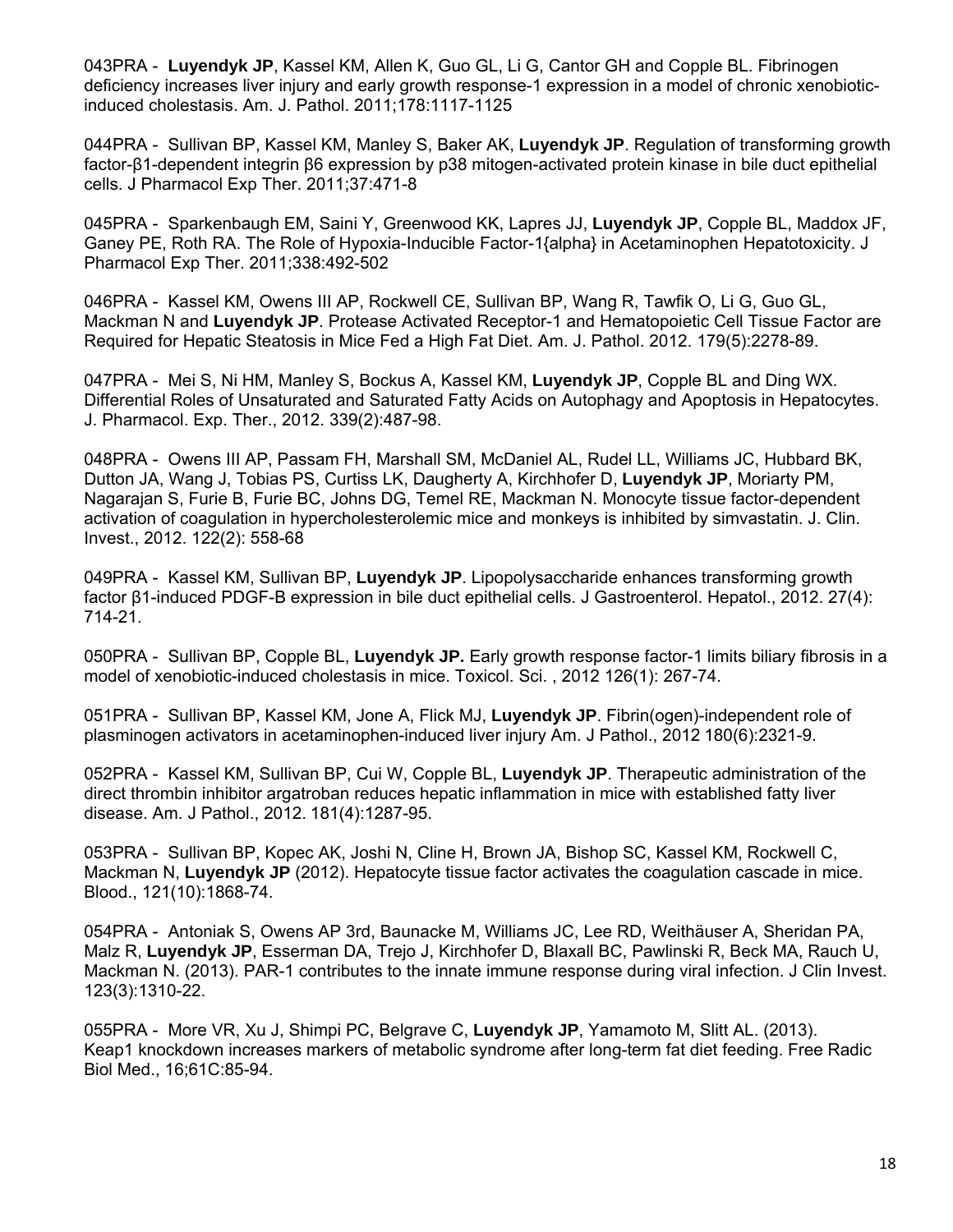056PRA - Li G, Kong B, Zhu Y, Zhan L, Williams JA, Tawfik O, Kassel KM, **Luyendyk JP**, Wang L, Guo GL (2013). Small heterodimer partner overexpression partially protects against liver tumor development in farnesoid X receptor knockout mice. Toxicol. Appl. Pharmacol. 272(2):299-305.

057PRA- O'Brien KM, Allen KM, Rockwell CE, Towery K, **Luyendyk JP**, Copple BL. (2013). IL-17A Synergistically Enhances Bile Acid-Induced Inflammation during Obstructive Cholestasis. Am J Pathol. 183(5):1498-507.

058PRA- Li G, Zhu Y, Tawfik O, Kong B, Williams JA, Zhan L, Kassel KM, Luyendyk JP, Wang L, Guo GL. (2013). Mechanisms of STAT3 activation in the liver of FXR knockout mice. Am J Physiol Gastrointest Liver Physiol. 2013 Dec;305(11):G829-37.

059PRA- Rautou PE, Vion AC, **Luyendyk JP**, Mackman N. (2014). Circulating microparticle tissue factor activity is increased in patients with cirrhosis. Hepatology. 60:1793-5.

060PRA- Joshi N, Kopec AK, Towery K, Williams KJ, **Luyendyk JP**. (2014).The antifibrinolytic drug tranexamic acid reduces liver injury and fibrosis in a mouse model of chronic bile duct injury. J Pharmacol Exp Ther. 349(3):383-92.

061PRA- Mochizuki A, Pace A, Rockwell CE, Roth KJ, Chow A, O'Brien KM, Albee R, Kelly K, Towery K, **Luyendyk JP**, Copple BL. (2014). Hepatic stellate cells orchestrate clearance of necrotic cells in a hypoxia-inducible factor-1α-dependent manner by modulating macrophage phenotype in mice. J Immunol. 192(8):3847-57

062PRA- Kopec AK, **Luyendyk JP**. (2014). Coagulation in liver toxicity and disease: role of hepatocyte tissue factor. Thromb Res.133 Suppl 1:S57-9.

063PRA- Ni HM, Woolbright BL, Williams J, Copple B, Cui W, **Luyendyk JP**, Jaeschke H, Ding WX. (2014). Nrf2 promotes the development of fibrosis and tumorigenesis in mice with defective hepatic autophagy. J Hepatol. 61(3):617-25.

064PRA- Raveendran VV, Kassel KM, Smith DD, **Luyendyk JP**, Williams KJ, Cherian R, Reed GA, Flynn CA, Csanaky IL, Lickteig AL, Pratt-Hyatt MJ, Klaassen CD, Dileepan KN. (2014). H1-antihistamines exacerbate high-fat diet-induced hepatic steatosis in wild-type but not in apolipoprotein E knockout mice. Am J Physiol Gastrointest Liver Physiol. 307(2):G219-28.

065PRA- Lopez M, Kopec AK, Joshi N, Geddings JE, Cline H, Towery KL, Rockwell CE, Mackman N, **Luyendyk JP**. (2014). Fas-induced apoptosis increases hepatocyte tissue factor procoagulant activity in vitro and in vivo. Toxicol Sci. 141(2):453-64.

066PRA- Kopec AK, Sullivan BP, Kassel KM, Joshi N, **Luyendyk JP**. (2014).Toxicogenomic analysis reveals profibrogenic effects of trichloroethylene in autoimmune-mediated cholangitis in mice. Toxicol Sci. 141(2):515-23.

067PRA- Kopec AK, Joshi N, Towery KL, Kassel KM, Sullivan BP, Flick MJ, **Luyendyk JP**. (2014). Thrombin inhibition with dabigatran protects against high-fat diet-induced fatty liver disease in mice. J Pharmacol Exp Ther. 351(2):288-97.

068PRA- Joshi N, Kopec AK, O'Brien KM, Towery KL, Cline-Fedewa H, Williams KJ, Copple BL, Flick MJ, **Luyendyk JP**. (2015). Coagulation-driven platelet activation reduces cholestatic liver injury and fibrosis in mice. J Thromb Haemost. Jan;13(1):57-71.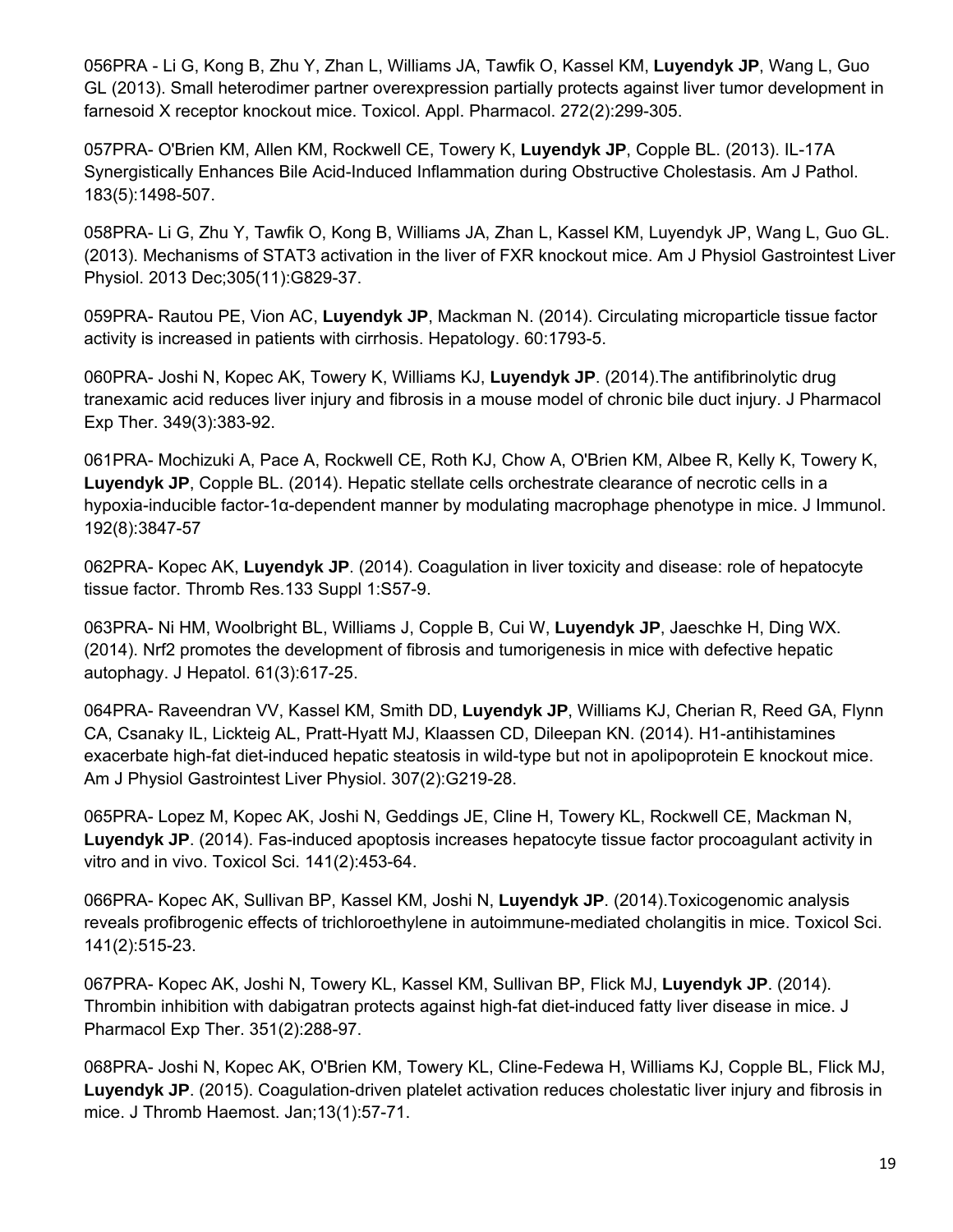Associated commentary: J Thromb Haemost. 2015 Jan;13(1):54-6.

069PRA- Ellery PE, Maroney SA, Cooley BC, **Luyendyk JP**, Zogg M, Weiler H, Mast AE. (2015). A balance between TFPI and thrombin-mediated platelet activation is required for murine embryonic development. Blood. 125(26):4078-84.

070PRA- Miyakawa K, Joshi, N, Sullivan BP, Albee R, Brandenberger C, Jaeschke H, McGill MR, Scott MR, Ganey PE, Luyendyk JP, Roth RA (2015) Blood. In press.

### **Invited or non-peer-reviewed articles or reviews**:

01NPRA - **Luyendyk JP** and Guo GL. Steatosis DeLIVERs high sensitivity C-reactive protein. Arterioscler Thromb Vasc Biol. 2011;31:1714-5

**Books and book chapters**: (**Provide names of all authors, year, book title, chapter title, edition, publisher, and pages. If in press, provide documentation and PDF or book/book chapter if published the last five years.)**

1) **Luyendyk JP,** Ganey PE, and Roth RA. Inflammation and Hepatotoxicity. In: Comprehensive Toxicology, 2<sup>nd</sup> Edition, Editor: Charlene McQueen. Elsevier Publishing Co: 2010

### 2. **Oral presentations** in chronological order (oldest first, most recent last)

### **Oral presentations subject to peer review before acceptance for inclusion in meeting program:**

**Luyendyk JP**, Tencati M, Holscher T, and Mackman N. Modulation of LPS-induced inflammation and coagulation by the PI3K-Akt pathway. Arteriosclerosis, Thrombosis and Vascular Biology Annual Conference. Chicago, IL. 2007.

**Luyendyk JP**, Tencati M, Holscher T, and Mackman N (2007). Modulation of LPS-induced cytokine and tissue factor expression in macrophages by the PI3K-Akt pathway. Toxicologist 96: 1869. Society of Toxicology Nation Meeting

Kassel KM, Sullivan BP, **Luyendyk JP** (2011). Lipopolysaccharide enhances TGF-β1 induction of PDGF-B in bile duct epithelial cells: role of NF-<sub>K</sub>B (see 029PA). Presenter: Karen M. Kassel. Experimental Biology Meeting, ASPET Molecular Pharmacology Division invited speaker.

Sullivan BP, Kassel KM, Manley S, and **Luyendyk JP**. (2011) Regulation of TGF-β1-dependent integrin β6 expression in bile duct epithelial cells. (see 027PA). Presenter: Bradley P. Sullivan. Experimental Biology Meeting, ASIP Program

**Luyendyk JP**, Owens III AP, Rockwell CE, Sullivan BP, Wang R, Tawfik O, Li G, Guo GL, Mackman N and Kassel KM. (2011) Protease Activated Receptor-1 and Hematopoietic Cell Tissue Factor are Required for Hepatic Steatosis in Mice Fed a High Fat Diet. Invited Speaker (Luyendyk)-abstract selected for short talk. FASEB Summer Conference. Proteases in hemostasis and vascular biology. Carefree, AZ.

Sullivan BP, Kassel KM, **Luyendyk JP** (2012) Fibrin(ogen)-Independent Role of Plasminogen Activators in Acetaminophen-Induced Liver Injury. Presenter: Bradley P. Sullivan. Society of Toxicology National Meeting

Sullivan BP, Kassel KM, **Luyendyk JP** (2012) Effect of trichloroethylene exposure on autoimmune-mediated cholangitis in NOD.c3c4 mice. Presenter: Bradley P. Sullivan. Experimental Biology Meeting, ASIP Program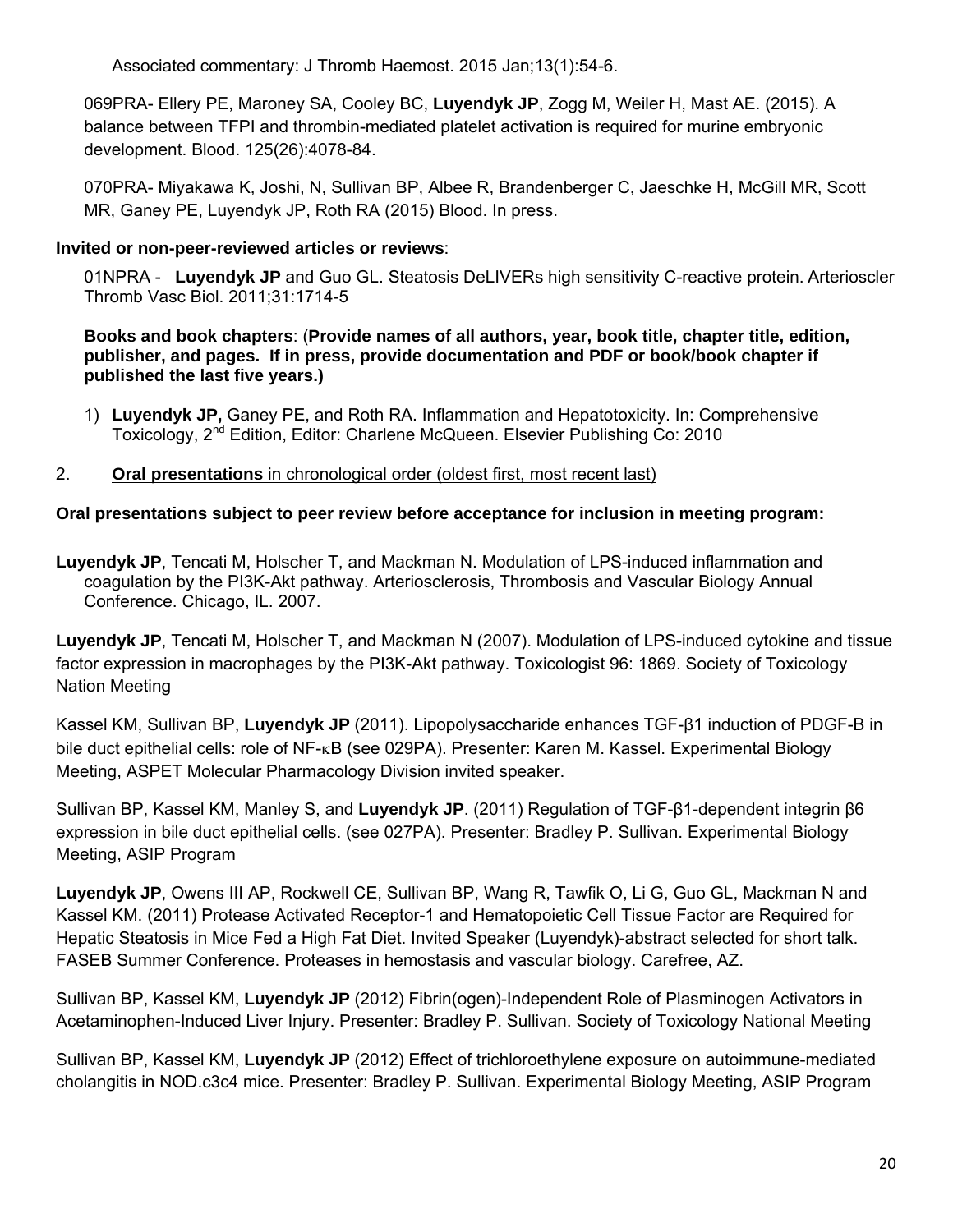Kassel KM, Sullivan BP, Copple BL **Luyendyk JP** (2012). Therapeutic administration of a direct thrombin inhibitor reduces hepatic inflammation in a mouse model of hypercholesterolemia. Presenter: James P. Luyendyk, ASIP Program.

Kopec AK, Kassel KM, Sullivan BP, and **Luyendyk JP** (2012). The thrombin inhibitor dabigatran inhibits high fat diet-induced obesity and fatty liver disease in mice. Presenter: Anna K. Kopec. American Heart Association Scientific Sessions.

Joshi N, Kopec AK, O'Brien KM, Towery KL, Cline-Fedewa H, Williams KJ, Copple BL, Flick MJ, **Luyendyk JP.** (2014). Coagulation driven platelet activation reduces injury and fibrosis in chronic liver disease. Experimental Biology. Presenter: Nikita Joshi, ASIP Program.

Joshi N, Kopec AK, O'Brien KM, Towery KL, Cline-Fedewa H, Williams KJ, Copple BL, Flick MJ, **Luyendyk JP.** (2014). Coagulation driven platelet activation reduces injury and fibrosis in chronic liver disease. Michigan Society of Toxicology. Presenter: Nikita Joshi.

Lopez M, Kopec AK, Joshi N, Geddings JE, Cline H, Towery KL, Rockwell CE, Mackman N, **Luyendyk JP**. (2014). Fas-induced apoptosis increases hepatocyte tissue factor procoagulant activity in vitro and in vivo. Michigan Society of Toxicology. Presenter: Anna Kopec.

Kopec AK, Joshi N, Towery KL, Cline-Fedewa H, Flick MJ and Luyendyk JP (2015) Role of Fibrin(ogen) in Hepatocyte Proliferation after Acetaminophen Overdose. 2015 International Society of Thrombosis and Haemostasis Congress. Invited platform. Presenter: Anna Kopec

Joshi N, Kopec AK, Towery KL, Cline-Fedewa H, Flick MJ, and Luyendyk JP (2015) Fibrin(ogen) engagement of αMβ2-integrin limits chronic liver fibrosis induced by a bile duct toxicant in mice. 2015 International Society of Thrombosis and Haemostasis Congress. Invited platform. Presenter: Nikita Joshi.

### **Oral presentations not subject to peer review before acceptance for inclusion in meeting program:**

**1. Luyendyk JP.** Tissue factor and the liver: match in a dynamite factory. 2009 University of Kansas Medical Center Liver Center Sympsosium, Kansas City, KS

**2.** Sullivan BP and **Luyendyk JP.** The coagulation system contributes to alphaVbeta6 integrin expression and liver fibrosis induced by cholestasis. 2010 University of Kansas Medical Center Liver Center Sympsosium, Kansas City, KS Presenter: Bradley P. Sullivan

**3.** Sullivan BP and **Luyendyk JP.** P38 MAP Kinase is required for TGF-β1-dependent Itgβ6 mRNA induction in transformed human bile duct epithelial cells. 2010 University of Kansas Medical Center Student Research Forum, Kansas City, KS

**4. Luyendyk JP,** Kassel KM, Sullivan BP. Fibrin(ogen)-independent role of plasminogen activators in acetaminophen-induced liver injury. 2011 University of Kansas Medical Center Liver Center Sympsosium, Kansas City, KS. Presenter: Jim Luyendyk

### **Invited presentations and seminars**:

1. **Luyendyk JP** Inflammation and idiosyncratic drug reactions. Novartis Pharmaceuticals Corporation, East Hanover, NJ. 2004.

**2. Luyendyk JP** Inflammation and idiosyncratic drug reactions. Department of Pharmacology and Toxicology,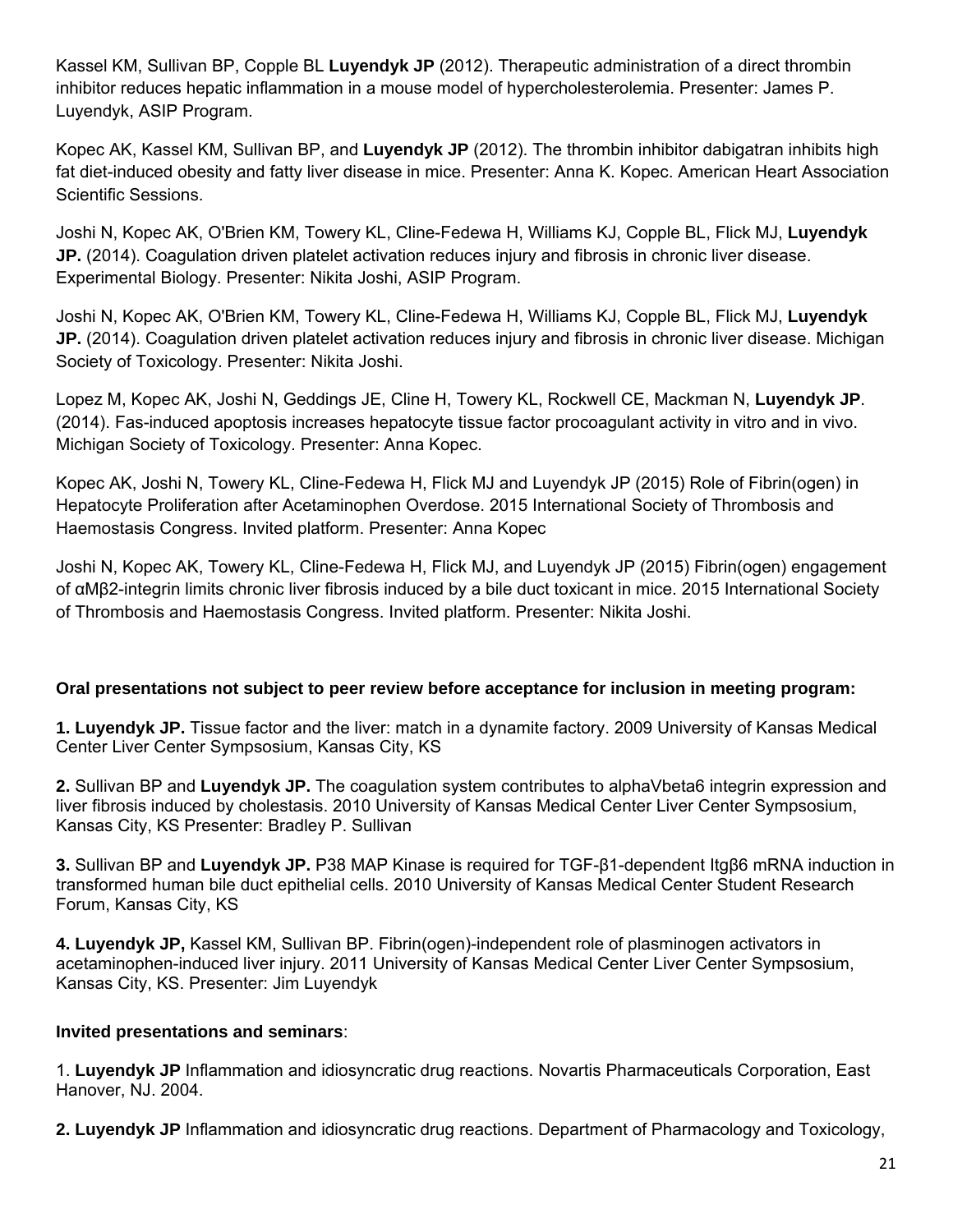University of Louisville, Louisville, KY. 2005

3. **Luyendyk JP.** Tissue factor and coagulation in chronic liver disease. University of North Carolina-Chapel Hill, Chapel Hill, NC. 2010

3. **Luyendyk JP.** Mechanisms of xenobiotic-induced biliary inflammation and fibrosis. ONES Symposium. National Institutes of Health Sciences, Research Triangle Park, NC. 2010

4. **Luyendyk JP.** Tissue factor and xenobiotic-induced cholestasis: the clot thickens. Central States Society of Toxicology Meeting, Iowa City, IA. 2010

5. **Luyendyk JP**. Tissue factor and coagulation proteases in chronic liver disease. Michigan State University, East Lansing, MI, 2011.

6. **Luyendyk JP**. Mechanisms of xenobiotic-induced biliary inflammation and fibrosis. ONES Symposium. National Institutes of Health Sciences, Research Triangle Park, NC. 2011

7. **Luyendyk JP**. Liv' er let die: coagulation decides. Invited speaker. Gordon Research Conference: Cellular and molecular mechanisms of toxicity. Proctor Academy, Andover, NH, 2011

8. **Luyendyk JP**. Role of the coagulation cascade in acute and chronic liver disease. University of Cincinnati, Hematology/Oncology Grand Rounds. Cincinnati, OH 2012.

9. **Luyendyk JP** Effect of trichloroethylene exposure on autoimmune-mediated cholangitis in NOD.c3c4 mice. ONES Symposium. National Institutes of Health Sciences, Research Triangle Park, NC. 2012

10. **Luyendyk JP** Effect of trichloroethylene exposure on autoimmune-mediated cholangitis in NOD.c3c4 mice. United States Environmental Protection Agency, National Center for Environmental Assessment, Research Triangle Park, NC. 2012.

11. **Luyendyk JP** Expression and Regulation of Tissue Factor on Hepatocytes. Invited speaker, Experimental Biology Meeting. American Society for Investigative Pathology Symposium. 2013

12. **Luyendyk JP** Liver let die: coagulation decides. Invited speaker, Experimental Biology Meeting, American Society for Pharmacology and Experimental Therapeutics. 2013.

13. **Luyendyk JP** Mechanisms coupling thrombin to liver disease pathogenesis. Pediatrics & Human Development, Division of Neonatology, Michigan State University, Sparrow Hospital, Lansing, MI. 2013

14. **Luyendyk JP** Role of blood coagulation in liver toxicity and disease. FASEB Summer Conference. Proteases in Hemostasis and Vascular Biology. 2013.

15. **Luyendyk JP** Mechanisms coupling thrombin to fatty liver disease: Basis for obesogenic effects of arsenic? ONES Symposium, National Institutes of Environmental Health Sciences. 2013.

16. **Luyendyk JP.** Coagulation-driven platelet activation in a mouse model of chronic biliary fibrosis. Blood Center of Wisconsin, 2014

17. Luyendyk JP. Hepatocyte tissue factor in liver pathology. 7<sup>th</sup> Annual Meeting on Hemostasis, University of North Carolina, Chapel Hill. 2014.

18. **Luyendyk JP.** Hepatoprotective effects of fibrin-integrin engagement in liver injury and fibrosis. ONES Symposium. National Institutes of Environmental Health, 2014.